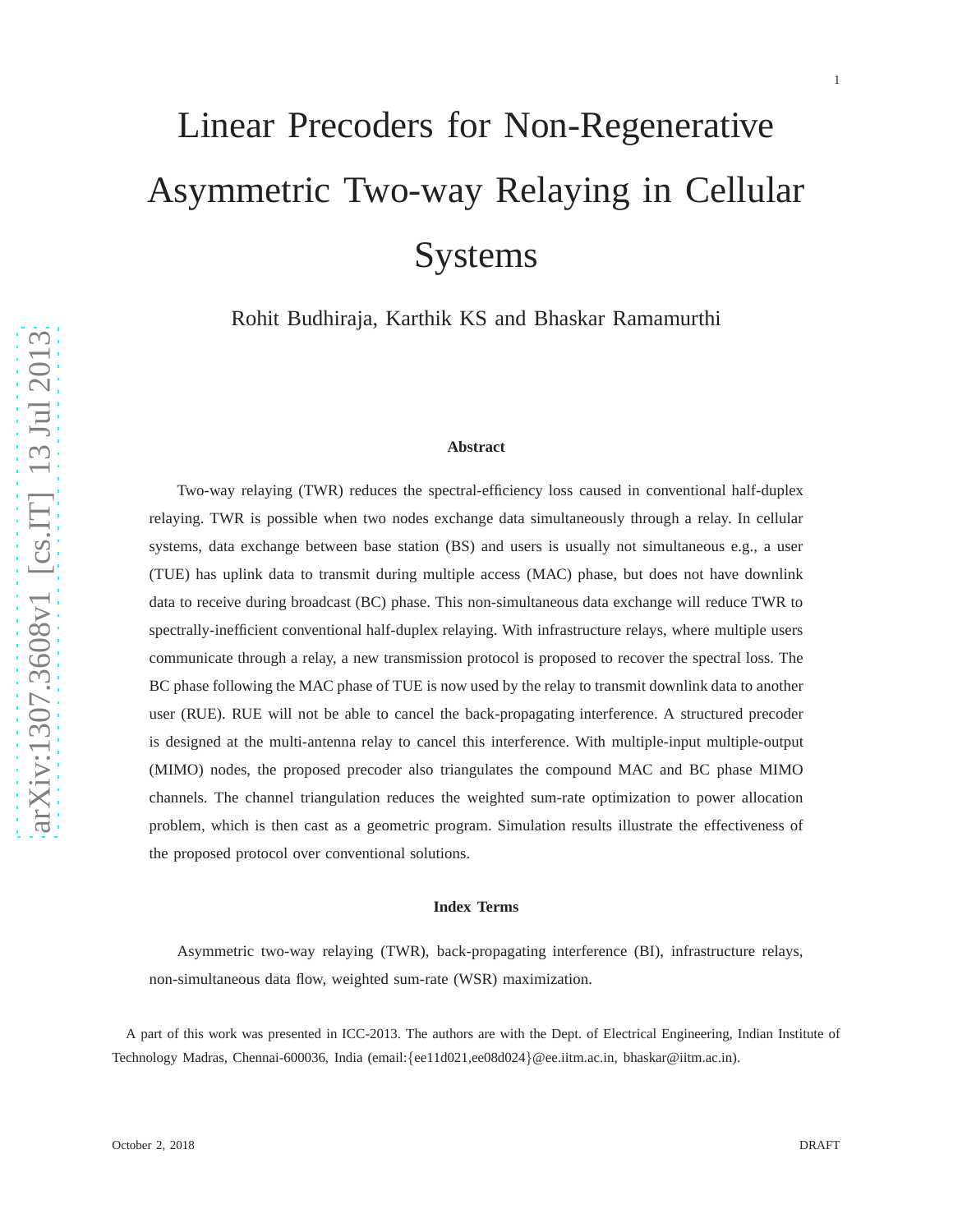## I. INTRODUCTION

Cooperative communication is a promising technique which can lead to significant performance gains in the wireless systems including coverage extension and throughput enhancement. An example of cooperative communication is the conventional half-duplex two-hop one-way relaying [\[1\]](#page-27-0)–[\[3\]](#page-27-1). The half-duplex constraint in a relay station (RS) prevents it from receiving and transmitting simultaneously on the same channel. Communication through a conventional relay therefore requires four channel uses for bi-directional communication between two nodes, which is twice the number of channel uses required when two nodes communicate directly without a relay. TWR has been proposed to reduce this spectral-efficiency loss [\[4\]](#page-27-2)–[\[13\]](#page-28-0).

During the first channel use in TWR, two source nodes simultaneously transmit their data signals to the relay. In the second channel use, relay broadcasts a function of the sum-signal received earlier during the first phase. The first and the second channel use are commonly known as the multiple-access (MAC) and the broadcast (BC) phases, respectively. The key idea in TWR is that both source nodes can subtract the *self-interference* from the sum-signal received in the BC phase, provided the required channel state information (CSI) is available. *Self-interference*, also called *back-propagating interference* (BI) in [\[4\]](#page-27-2), refers to the self-data of a node, transmitted back to the node by the relay. BI cancellation ensures an interference-free channel for both the nodes. TWR thus requires two channel uses for bi-directional data exchange as in direct communication, and recovers the loss in spectral-efficiency.

The underlying assumption in TWR is that two source nodes always have data to exchange simultaneously. However, in a cellular system, a user (UE) might have downlink data to receive from the BS but might not have uplink data to transmit to the BS at the same time [\[14\]](#page-28-1). This practical constraint will reduce simultaneous bi-directional data exchange to unidirectional data flow between the BS and a UE. With uni-directional data flow, TWR has the same inefficiency as the conventional one-way relaying.

Cellular systems are multi-user systems. Infrastructure relays [\[14\]](#page-28-1)–[\[16\]](#page-28-2) have been proposed in the cellular systems to enable a BS serve multiple users through a relay. Now, consider a UE (say, RUE) that is downloading data from a network (in the downlink), but has no data to upload. Due to multiple users in the system, it is possible to find another UE (say, TUE) which wants to transmit data to the BS with a high probability. We exploit this multi-user feature and propose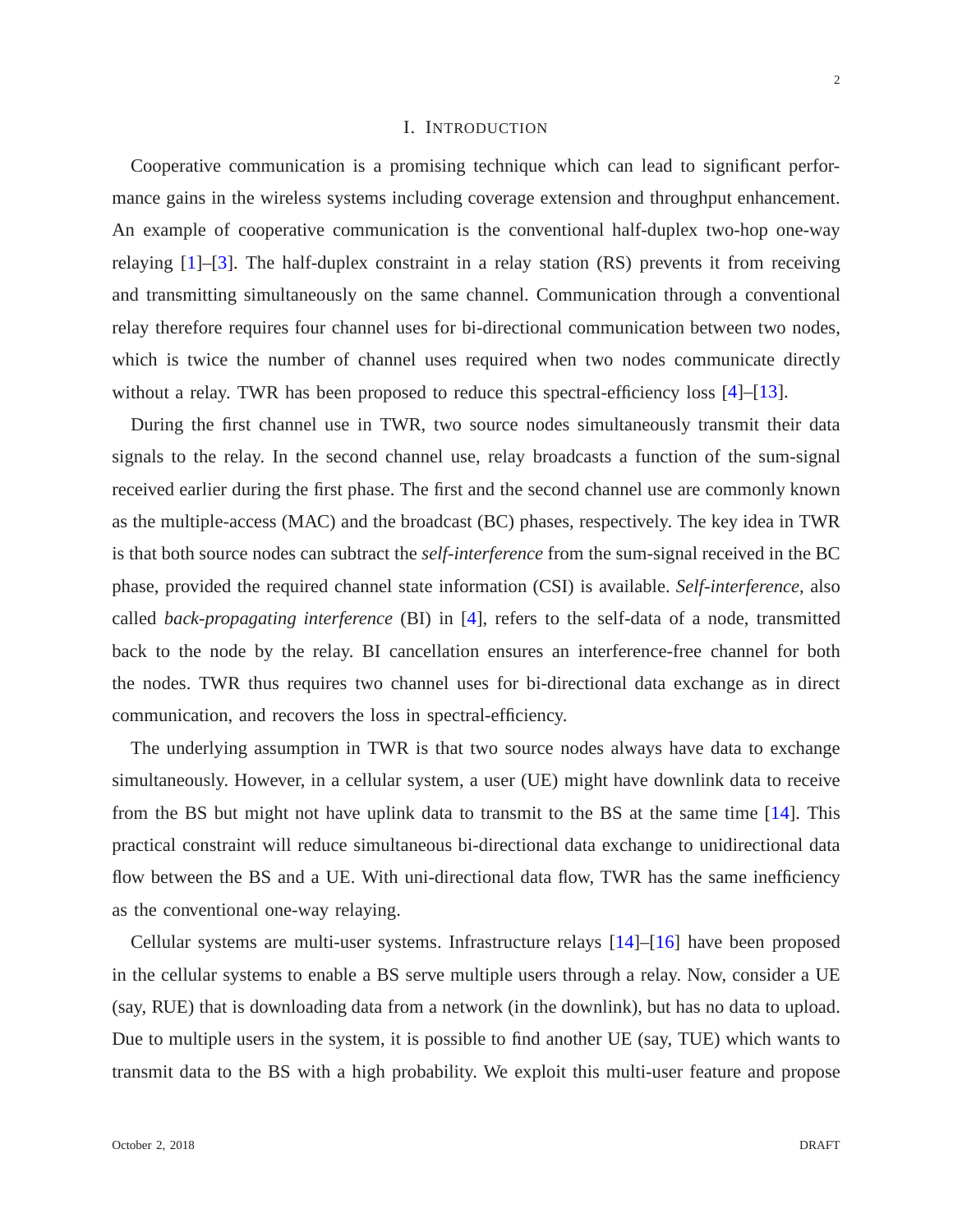a novel TWR transmission protocol to recover the spectral loss caused due to non-simultaneous data flow. We propose that, during MAC phase, BS transmits data to be communicated to the RUE, while TUE transmits data to be communicated to the BS as shown in Fig. [1\(](#page-2-0)a). Both these signals are received by the relay. During BC phase, the relay will transmit a function of the sum-signal received earlier during the MAC phase to the BS and RUE, as shown in Fig. [1\(](#page-2-0)b). The new protocol enables exchange of two data units over two channel uses by re-establishing the bi-directional flow of traffic on either directions of the relay, resulting in a more efficient channel use.

The two-way relaying now becomes *asymmetric*, as two different UEs are served during the MAC and BC phases. However, due to this asymmetry, only BS can perform the BI cancellation. RUE will not be able to cancel the BI in the absence of necessary *side-information*. [1](#page-2-1) In the models considered in the existing literature  $[4]$ ,  $[6]$ ,  $[7]$ ,  $[9]$ – $[12]$ , it is assumed that the data exchange is simultaneous, or nodes have the necessary side information to cancel the BI. In this paper, we extend the scope of TWR by incorporating the non-simultaneous downlink and uplink data flows observed in the cellular systems.



<span id="page-2-0"></span>Fig. 1. Illustration of asymmetric TWR. During MAC phase, BS transmits data to be sent to the RUE, while TUE transmits data to be sent to the BS. During BC phase, the relay transmits a function of the sum-signal received during the MAC phase to the BS and RUE.

In the symmetric  $TWR^2$  $TWR^2$ , as the BI can be completely cancelled by the receiving nodes, the

<sup>&</sup>lt;sup>1</sup>In this work, we assume that RUE cannot overhear the MAC phase transmission of TUE.

<span id="page-2-2"></span><span id="page-2-1"></span><sup>&</sup>lt;sup>2</sup>In context of proposed asymmetric TWR, conventional TWR is referred as symmetric TWR in this paper.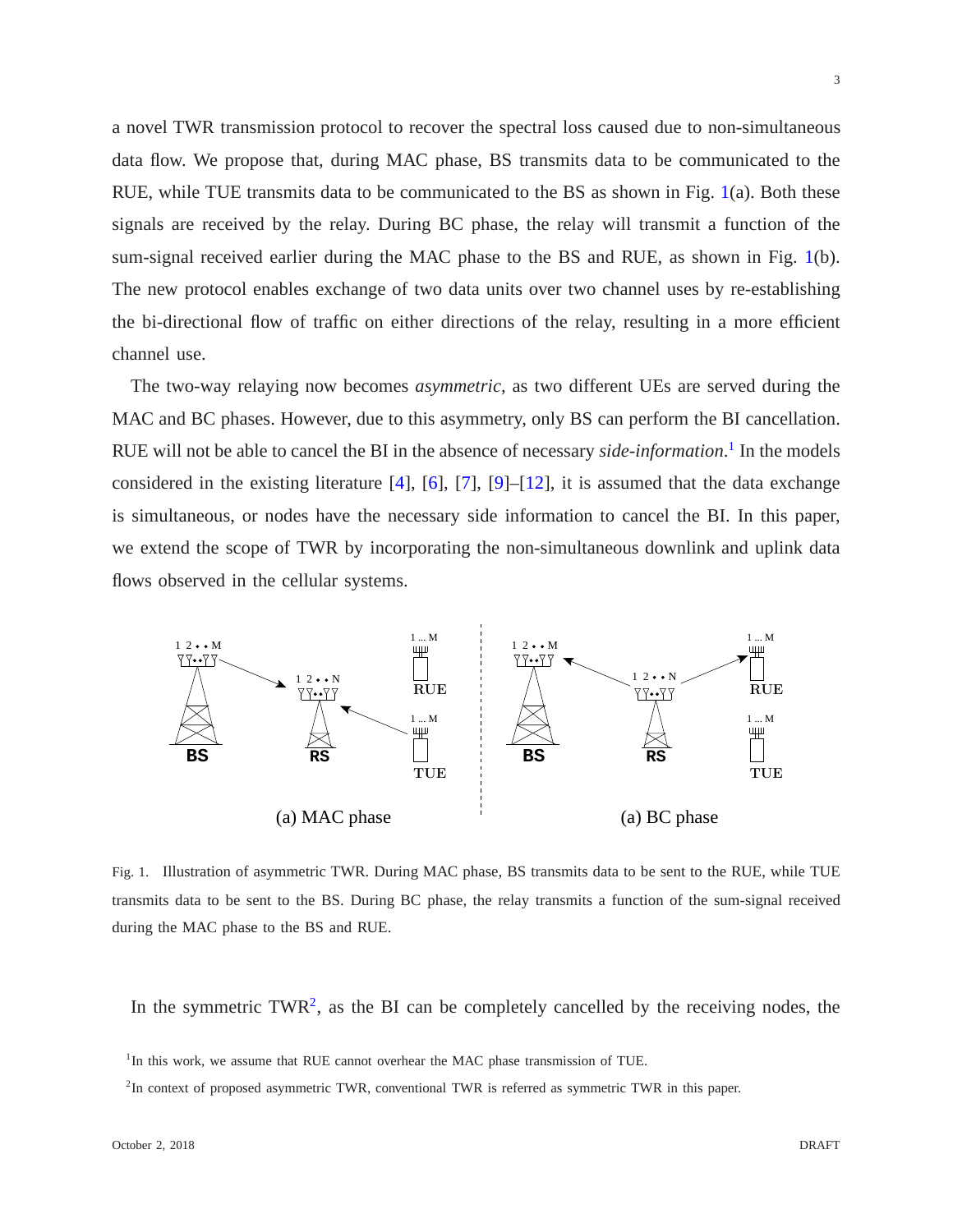precoder design is done exclusively to optimize a desired figure of merit e.g., minimize mean square error (MSE) or maximize weighted sum-rate [\[9\]](#page-28-5), [\[10\]](#page-28-7), [\[17\]](#page-28-8). On the other hand, for the addressed communication scenario, RUE will observe poor signal-to-interference-plus-noise ratio (SINR) in the presence of BI. It is therefore crucial to mitigate the asymmetric BI observed by the RUE to improve its SINR before optimizing any figure of merit.

The current research has demonstrated the tremendous performance benefits of using multipleinput multiple-output (MIMO) nodes in the conventional one-way relaying and symmetric TWR channels [\[1\]](#page-27-0), [\[3\]](#page-27-1), [\[6\]](#page-28-3)–[\[10\]](#page-28-7). The system model in the present work also assumes that all the nodes are equipped with multiple antennas. The BS and TUE have M antennas and transmit M independent data streams during the MAC phase. During BC phase, RUE will require a minimum of  $2M$  antennas; M antennas to suppress the BI and additional M antennas to decode its desired data [\[18\]](#page-28-9). This is a prohibitive requirement for a UE, as the number of antennas used at the UE is typically small due to practical form-factor constraint [\[19\]](#page-28-10). Another solution to handle the BI problem is to restrict BS and TUE to transmit only  $M/2$  streams during the MAC phase. RUE will now require only M antennas to decode its  $M/2$  streams. But this artificial restriction results in the under-utilization of available spatial resources, as the number of transmit streams reduces by a factor of half. Asymmetric TWR leads to a situation where communication between three nodes is possible either by satisfying the physically-limiting constraint of using  $\geq 2M$  antennas at the RUE, or by sacrificing the available spatial resources.

The main challenge for the asymmetric TWR is to ensure that the signal received by the RUE is free from BI. This work aims to address this problem and designs a linear precoder at the infrastructure relay to completely cancel the BI. The infrastructure relays do not have form-factor constraints unlike a UE [\[14\]](#page-28-1), [\[15\]](#page-28-11). This precoder enables the BS and TUE to transmit M streams during the MAC phase with RUE requiring only M antennas to decode its desired data. The proposed precoder thus results in the full use of available spatial resources and transfers the complexity of cancelling the BI from the RUE to the relay. Furthermore, the proposed precoder also triangulates the MIMO MAC- and BC-phase channels. The channeltriangularization simplifies the RUE and BS receiver design considerably.

In a cellular network, the quality of service (QoS) requirements normally lead to higher downlink data-rate than the uplink. The sum downlink-plus-uplink-rate maximization is therefore inappropriate in cellular scenario [\[14\]](#page-28-1). For the asymmetric TWR protocol proposed for cellular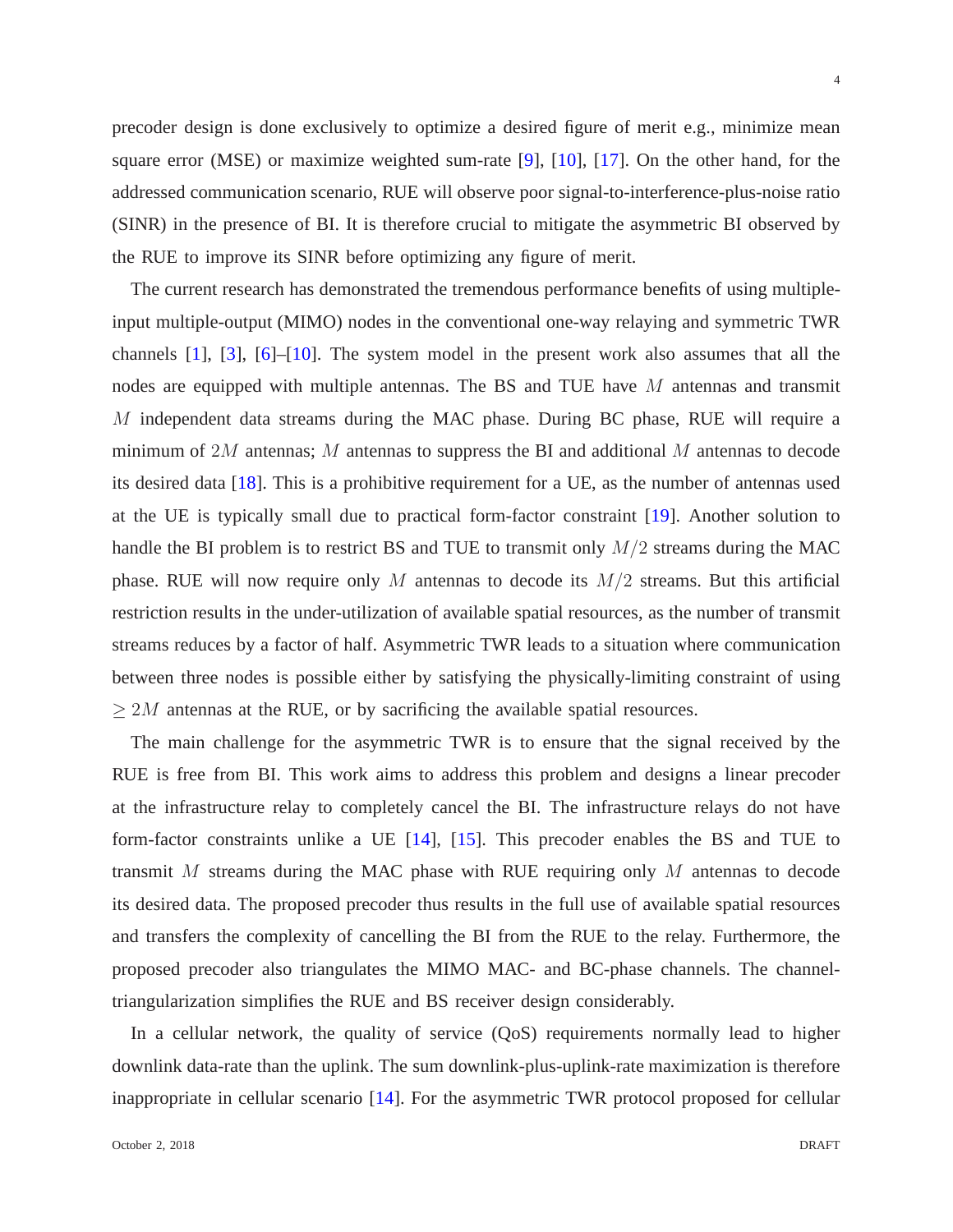scenario, it is important to maximize the weighted downlink-plus-uplink sum-rate instead. The problem of weighted sum-rate (WSR) maximization at the relay for asymmetric TWR is also addressed in this work. Due to channel-triangularization, WSR optimization is reduced to global power allocation problem at the relay. With the proposed precoder structure, WSR maximization will enable the relay to assign different priorities to each of the  $2M$  downlink-plus-uplink streams to satisfy their respective QoS requirements.

**Related work**: In [\[20\]](#page-28-12), the authors propose a three-slot protocol for multi-user relaying and make an assumption that RUE can overhear and decode TUE *without any errors*. This is a strong assumption and is usually difficult to ensure in practice in cellular systems. In this work, we propose a two-slot protocol, and do not assume overhearing among UEs.

Model in the present work is also different from the asymmetric data-rate model in [\[21\]](#page-28-13)–[\[25\]](#page-29-0), where users exchange different amounts of data through a two-way relay. Moreover, [\[21\]](#page-28-13)–[\[25\]](#page-29-0) consider only one UE and not multiple UEs served by the relay, and asymmetry is in the context of the signal-to-noise ratio (SNR, and therefore rate) of the UE  $\rightarrow$  RS link being different from that of the  $BS \rightarrow RS$  link.

The work in [\[26\]](#page-29-1), [\[27\]](#page-29-2) also considers a similar model with the additional assumptions that there are direct links between BS and UEs. Authors have shown that the rate performance can be improved by exploiting the direct links.

Precoder design for the conventional symmetric non-regenerative TWR is an active area of research and is considered in [\[7\]](#page-28-4)–[\[10\]](#page-28-7), [\[17\]](#page-28-8), [\[28\]](#page-29-3), [\[29\]](#page-29-4). In [\[7\]](#page-28-4), the optimal beamforming precoder matrix is designed at the multi-antenna relay and the system capacity-region characterized for single-antenna source nodes. Precoders are designed in [\[8\]](#page-28-14) using the zero-forcing (ZF) and linear minimum mean square error (MMSE) criteria for a MIMO relay and MIMO source nodes. Optimal source and relay matrices are designed in [\[9\]](#page-28-5) when all the nodes employ linear-MMSE receivers. A joint design of source and relay precoders is considered in [\[10\]](#page-28-7) and [\[17\]](#page-28-8) to minimize the MSE and maximize the sum-rate respectively. In [\[28\]](#page-29-3), a sub-optimal relay precoder to maximize the sum-rate is designed using the gradient-descent algorithm.

**Contribution and organization**: We now present the organization and key contributions of the paper.

1) A new transmission protocol is proposed to solve the problem of TWR with non-simultaneous downlink and uplink data traffic. The two-way asymmetric relay model is described in Section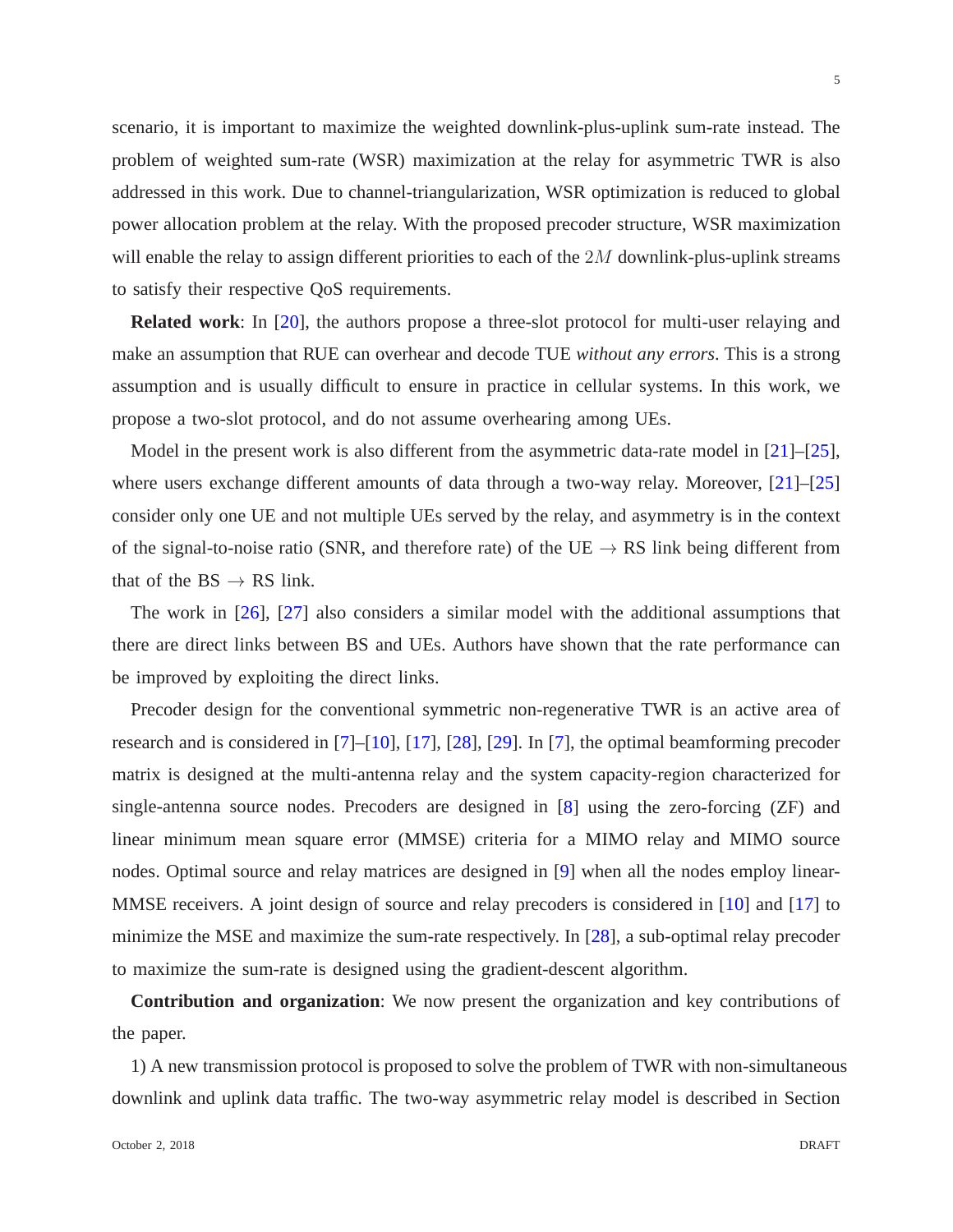[II.](#page-6-0) A non-regenerative relay is considered because of its operational simplicity [\[1\]](#page-27-0). This kind of non-regenerative asymmetric TWR with MIMO nodes is being considered for the first time.

2) Designed a novel linear BI cancellation precoder at the relay; the precoder also triangulates the MAC- and BC-phase channel matrices. The precoder design is based on the singular-valuedecomposition (SVD) and QR decomposition [\[30\]](#page-29-5) of MAC- and BC-phase channel matrices and is discussed in Section [III.](#page-7-0)

3) The WSR maximization problem for the proposed precoder is shown to be a geometric program in the high-SNR regime in Section [IV.](#page-14-0) Though the idea of casting the sum-rate maximization as a geometric program has been used in context of point-to-point wireless systems in [\[31\]](#page-29-6) and conventional one-way relay based systems in [\[3\]](#page-27-1), it is important to note that its application to the addressed scenario in the first. The present work is different from [\[3\]](#page-27-1) as we study the WSR maximization instead of the sum-rate maximization. Also, the MAC- and BC-phase channel matrices in asymmetric TWR are coupled together, different from one-way relaying. This makes it relatively harder to show that the WSR maximization is indeed a convex optimization program. In addition, the framework developed for studying the WSR problem is also used to solve relay-power minimization under certain rate and SNR constraints at the BS and RUE.

4) The performance gain of the proposed protocol is analysed using Monte Carlo simulations in Section [V](#page-17-0) in two steps: (a) Performance improvement achieved by the proposed precoder is demonstrated over the conventional ZF- and MMSE-based solutions. (b) Performance gain of asymmetric TWR with the proposed precoder is compared with the one-way relaying and single-hop (direct) transmission in a cellular framework. It is shown that the proposed protocol outperforms the other two techniques by significant margin.

**Notation**: Bold upper- and lower-case letters are used to denote matrices and column vectors, respectively. For a matrix A, Tr(A),  $A<sup>T</sup>$  and  $A<sup>H</sup>$  denote its trace, transposition and conjugatetransposition, respectively. I<sub>n</sub> denotes an  $n \times n$  identity matrix. diag  $(x_1, \dots, x_n)$  denotes a diagonal matrix with  $x_1, \dots, x_n$  as the diagonal elements.  $\|\mathbf{x}\|$  denotes the  $l_2$  norm of a vector x and x<sup>\*</sup> denotes its complex conjugation. The notation  $x \sim \mathcal{CN}(0, \Sigma)$  denotes that x is a circularly-symmetric complex Gaussian random vector with covariance matrix  $\Sigma$ .  $\mathbb{E}(\cdot)$  is used to denote the expectation operator.  $|c|$  denotes the magnitude of a complex scalar.  $log_2(\cdot)$  is denoted as  $log(·)$ .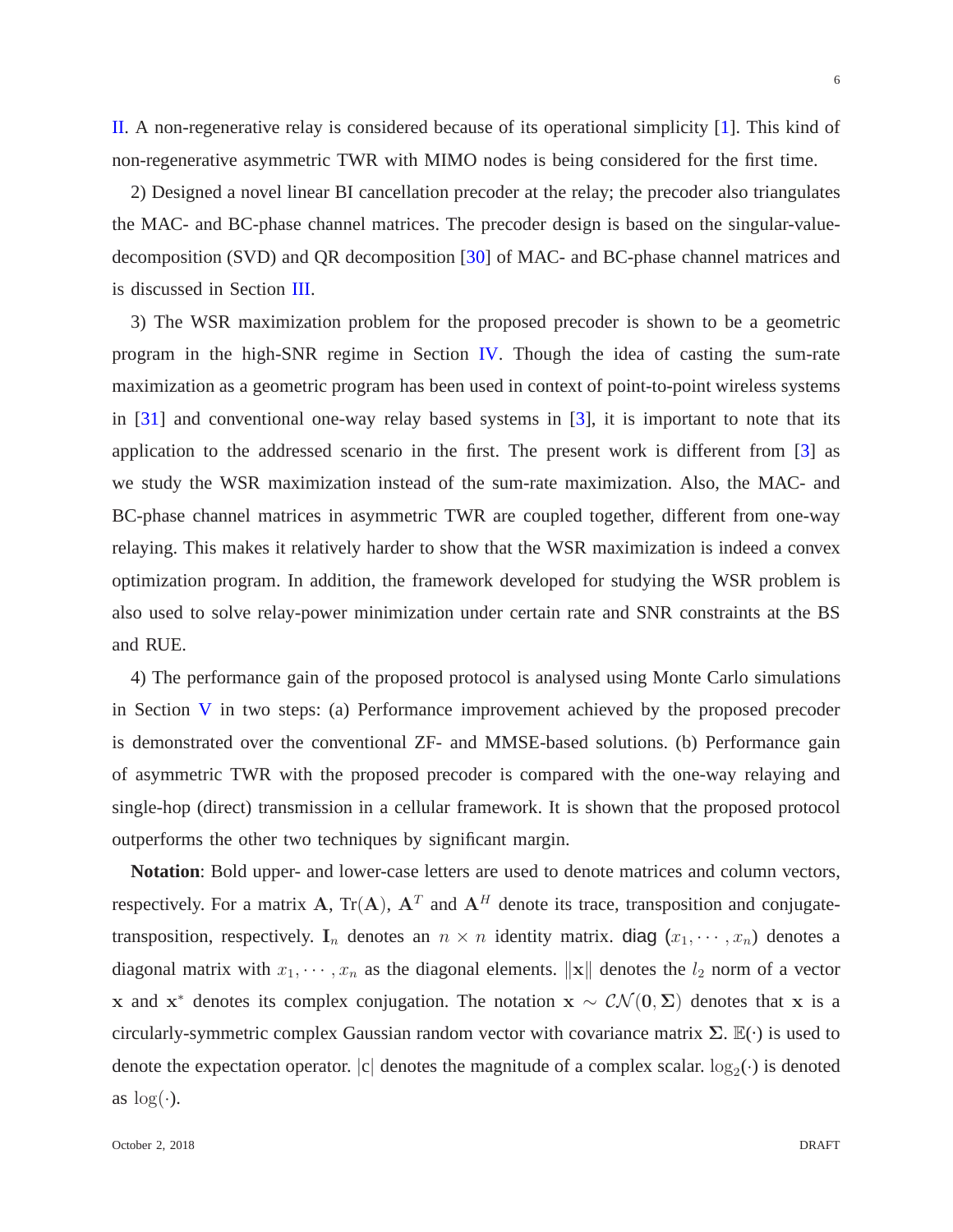## <span id="page-6-0"></span>II. SYSTEM MODEL AND PROTOCOL DESCRIPTION FOR ASYMMETRIC TWO-WAY RELAYING

A communication model for asymmetric relaying is illustrated in Fig. [1.](#page-2-0) Here we assume that there are two UEs, TUE and RUE, which communicate with the BS through a non-regenerative half-duplex relay. During MAC phase, BS and TUE simultaneously transmit to the relay. The relay transmits a linear function of the received signal to the BS and RUE during the BC phase. We assume that there are no direct links between the BS and the two UEs. Also, the BS and two UEs have M antennas each while the relay has  $N \geq 2M$  antennas. We make an assumption frequently made in the literature that only the relay has complete instantaneous channel state information (CSI) during MAC and BC phases while other nodes have CSI during the BC phase alone [\[6\]](#page-28-3), [\[8\]](#page-28-14), [\[28\]](#page-29-3).

Let  $y_r$  be the  $N \times 1$  received signal at the relay during MAC phase. Let  $x_u$  and  $x_b$  denote the  $M \times 1$  data-vectors transmitted by the TUE and BS respectively. Then,

<span id="page-6-1"></span>
$$
\mathbf{y}_r = \mathbf{H}_u \mathbf{x}_u + \mathbf{H}_b \mathbf{x}_b + \mathbf{n}_r. \tag{1}
$$

Here  $H_u$  and  $H_b \in \mathbb{C}^{N \times M}$  are the uplink channels observed by the relay from the TUE and BS, respectively. The data vectors  $x_u$  and  $x_b$  can be thought of as M parallel data streams transmitted each by TUE and BS and are assumed to be distributed as  $\mathcal{CN}(\mathbf{0}, \Sigma_u)$  and  $\mathcal{CN}(\mathbf{0}, \Sigma_b)$ , respectively. Here  $\Sigma_u = \frac{P_u}{M}$  $\frac{P_u}{M}\mathbf{I}_M = \rho_u \mathbf{I}_M$  and  $\mathbf{\Sigma}_b = \frac{P_b}{M}$  $\frac{P_b}{M}\mathbf{I}_M = \rho_b \mathbf{I}_M$ . Also,  $P_u$  and  $P_b$  denote the transmit power of the TUE and BS, respectively. The  $n_r \in \mathbb{C}^{N \times 1}$  is the noise vector at the relay and is assumed to be distributed as  $\mathcal{CN}(\mathbf{0}, \sigma_r^2 \mathbf{I}_N)$ . For the ease of precoder design in the sequel, we express the signal received at the relay in [\(1\)](#page-6-1) in an equivalent matrix form.

<span id="page-6-2"></span>
$$
\mathbf{y}_r = \mathbf{H}\mathbf{x} + \mathbf{n}_r. \tag{2}
$$

The matrix  $\mathbf{H} = [\mathbf{H}_u \ \mathbf{H}_b]$  is the composite uplink channel and the vector  $\mathbf{x} = [\mathbf{x}_u^T \ \mathbf{x}_b^T]^T$  with  $\mathbb{E}(\mathbf{x}\mathbf{x}^H) = \mathbf{Q}$  = diag( $\Sigma_u$ ,  $\Sigma_b$ ). During BC phase, the relay performs linear processing on the received signal by multiplying it with a precoder matrix  $\mathbf{W} \in \mathbb{C}^{N \times N}$ . The  $N \times 1$  signal vector to be transmitted from the relay is therefore given as

<span id="page-6-3"></span>
$$
\mathbf{x}_r = \mathbf{W} \mathbf{y}_r. \tag{3}
$$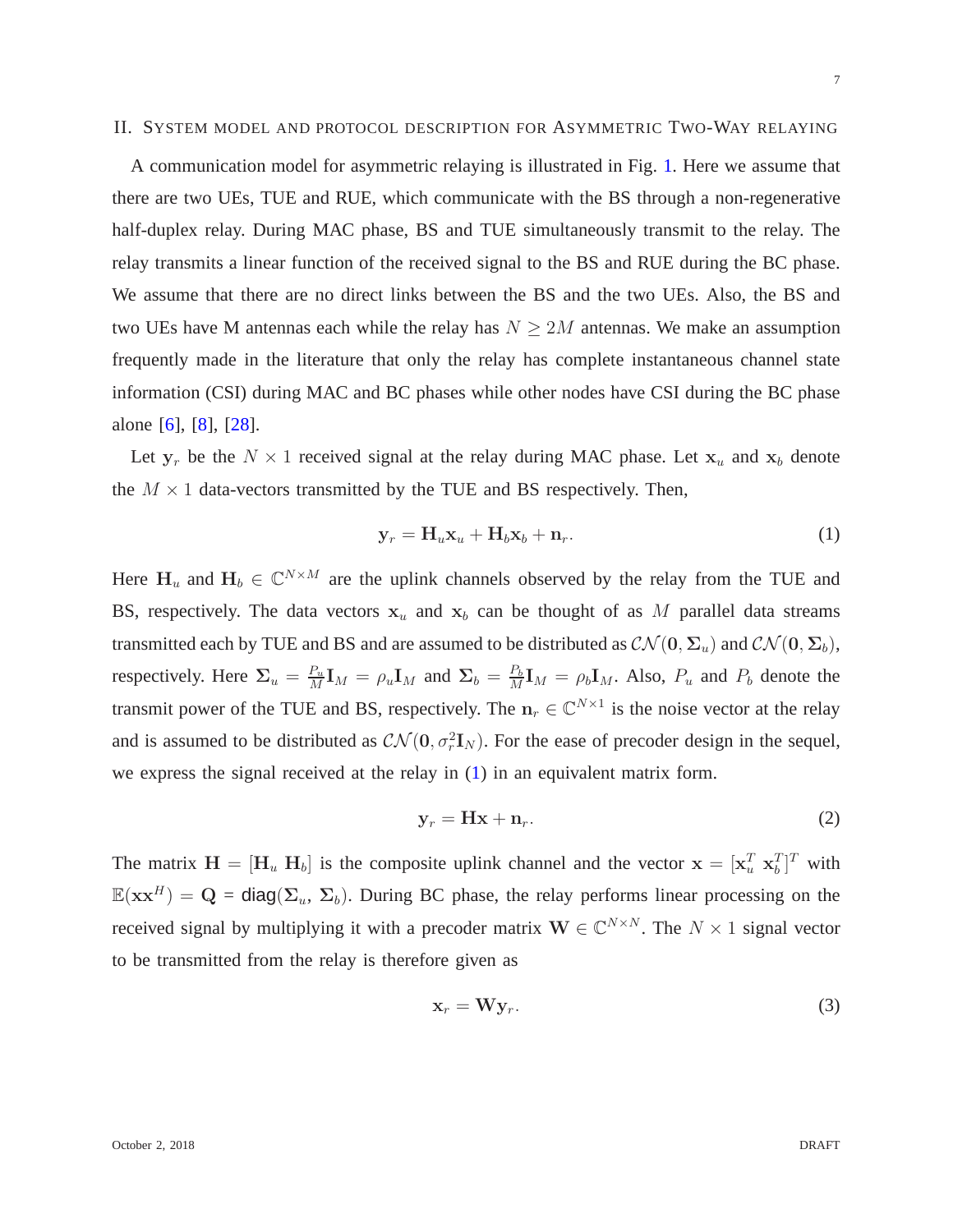The precoder matrix W is subjected to the average power constraint of the relay:

$$
P_r \ge \text{Tr}\left(\mathbb{E}(\mathbf{x}_r \mathbf{x}_r^H)\right)
$$
  
= Tr\left(\mathbf{W} \mathbf{H} \mathbf{Q} \mathbf{H}^H \mathbf{W}^H + \sigma\_r^2 \mathbf{W} \mathbf{W}^H\right). (4)

The signals received by RUE and BS,  $y_u$  and  $y_b$ , respectively, during BC phase are given as

<span id="page-7-4"></span>
$$
\mathbf{y}_i = \mathbf{G}_i \mathbf{x}_r + \mathbf{n}_i, \quad i = u, b. \tag{5}
$$

The noise vectors  $n_i$  are  $\sim \mathcal{CN}(0, \sigma^2 I_M)$ . Here  $G_u$  and  $G_b \in \mathbb{C}^{M \times N}$  are the downlink channels observed by the RUE and BS, respectively. The signal received by the RUE and BS during the BC phase in  $(5)$  are stacked to form a vector y such that

<span id="page-7-2"></span><span id="page-7-1"></span>
$$
y = Gx_r + n. \tag{6}
$$

<span id="page-7-0"></span>Here the vector  $y = \left[ y_u^T y_b^T \right]^T$  and  $G = \left[ G_u^T G_b^T \right]^T$  is the composite downlink channel matrix. Also,  $\mathbf{n} = [\mathbf{n}_u^T \ \mathbf{n}_b^T]^T \sim \mathcal{CN}(\mathbf{0}, \sigma^2 \mathbf{I}_{2M}).$ 

#### III. PRECODER DESIGN

This section deals with the design of precoder which cancels the BI and triangulates the endto-end channels observed by the RUI and BS. Towards this end, we first develop the structure of the precoder matrix  $W$ , wherein it is decomposed into an uplink precoder matrix  $F$ , permutation and power-distribution matrix D, and a downlink precoder matrix M as:

<span id="page-7-3"></span>
$$
W = MDF.
$$
 (7)

Here  $M \in \mathbb{C}^{N \times 2M}$  and  $F \in \mathbb{C}^{2M \times N}$  are the downlink and uplink precoders, respectively and are designed to completely cancel the BI for RUE. Precoders M and F are further decomposed into  $\mathbf{M} = [\mathbf{M}_u \quad \mathbf{M}_b]$  and  $\mathbf{F} = [\mathbf{F}_u^T \quad \mathbf{F}_b^T]$ , respectively. Here  $\mathbf{M}_u, \mathbf{M}_b \in \mathbb{C}^{N \times M}$  and  $\mathbf{F}_u, \mathbf{F}_b \in$  $\mathbb{C}^{M\times N}$  are termed as individual downlink and uplink precoders, respectively. The matrix D is defined as

<span id="page-7-5"></span>
$$
\mathbf{D} = \left[ \begin{array}{cc} \mathbf{0} & \mathbf{D}_u \\ \mathbf{D}_b & \mathbf{0} \end{array} \right]. \tag{8}
$$

The constituent matrix  $D_u$  (resp.  $D_b$ ) is designed later to triangulate the end-to-end channels observed by the RUE (resp. BS). We will show that the channel triangularization will reduce WSR maximization problem to the power allocation by the relay to the RUE and BS. Therefore,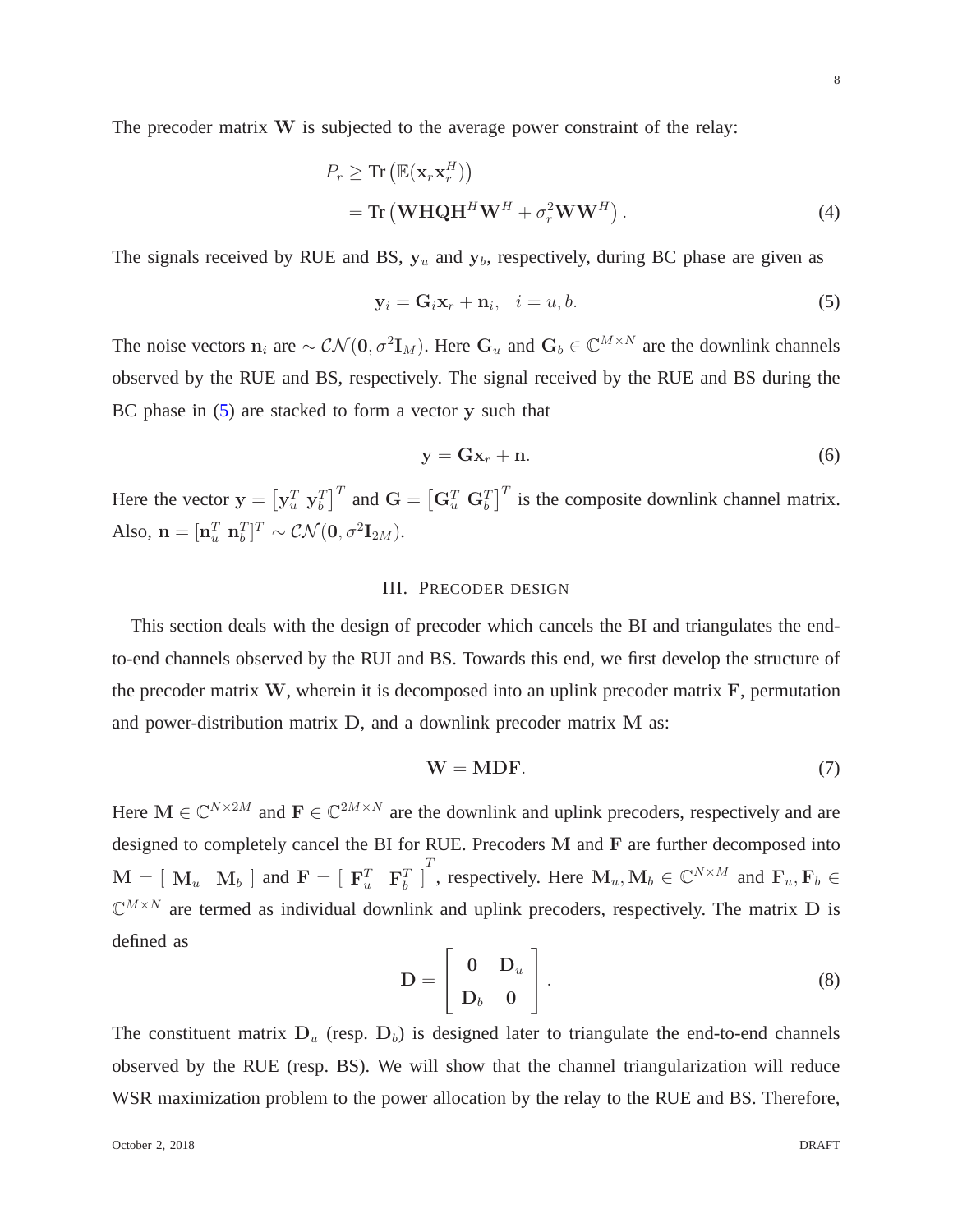9

matrix  $D_u$  (resp.  $D_b$ ) in addition, also determine the power distribution from the relay to the RUE (resp. BS). It is worth mentioning that the matrix D also permutes the receive signal at the relay.

Before designing the individual precoder matrices, we summarize the design steps for the precoder W:

1) Design M and F to cancel the BI observed by the RUE.

2) Design  $D_u$  and  $D_b$  to triangulate the end-to-end channels observed by the RUE and BS respectively, and maximize the WSR. Henceforth, M and F will be referred as the downlink and uplink BI cancellation precoders, respectively, and D will be referred as the channel triangularization precoder.

## *A. Back-propagating interference cancellation precoder design*

To design the BI cancellation precoders, the vector  $y$  in  $(6)$  can be re-expressed by substituting the expressions of  $y_r$ ,  $x_r$  and W from [\(2\)](#page-6-2), [\(3\)](#page-6-3) and [\(7\)](#page-7-3), respectively.

<span id="page-8-0"></span>
$$
y = GW (Hx + n_r) + n
$$
  
= GWHx + GWn<sub>r</sub> + n  
= GMD FH x + GWn<sub>r</sub> + n  

$$
\tilde{G} \qquad \tilde{H}
$$
  
= \tilde{G}DHx + \tilde{n}. (9)

In order that the signal received by RUE is interference-free, we state the following lemma.

*Lemma 3.1:* Precoders M and F should be designed such that  $\widetilde{G} \in \mathbb{C}^{2M \times 2M}$  and  $\widetilde{H} \in$  $\mathbb{C}^{2M\times 2M}$  are block lower- and upper-triangular matrices, respectively.

*Proof:* With the block lower- and upper-triangular matrices  $\tilde{G}$  and  $\tilde{H}$ , [\(9\)](#page-8-0) will become:

<span id="page-8-1"></span>
$$
\mathbf{y} = \begin{bmatrix} \tilde{\mathbf{G}}_{u} & \mathbf{0} \\ \tilde{\mathbf{G}}_{n} & \tilde{\mathbf{G}}_{b} \end{bmatrix} \begin{bmatrix} \mathbf{0} & \mathbf{D}_{u} \\ \mathbf{D}_{b} & \mathbf{0} \end{bmatrix} \begin{bmatrix} \tilde{\mathbf{H}}_{b} & \tilde{\mathbf{H}}_{n} \\ \mathbf{0} & \tilde{\mathbf{H}}_{u} \end{bmatrix} \begin{bmatrix} \mathbf{x}_{u} \\ \mathbf{x}_{b} \end{bmatrix} + \tilde{\mathbf{n}},
$$

$$
= \begin{bmatrix} (\tilde{\mathbf{G}}_{u} \mathbf{D}_{u} \tilde{\mathbf{H}}_{u}) \mathbf{x}_{b} \\ (\tilde{\mathbf{G}}_{b} \mathbf{D}_{b} \tilde{\mathbf{H}}_{b}) \mathbf{x}_{u} + (\tilde{\mathbf{G}}_{n} \mathbf{D}_{u} \tilde{\mathbf{H}}_{u} + \tilde{\mathbf{G}}_{b} \mathbf{D}_{b} \tilde{\mathbf{H}}_{n}) \mathbf{x}_{b} \end{bmatrix} + \tilde{\mathbf{n}}.
$$
(10)

Here  $\widetilde{\mathbf{G}}_i$ ,  $\widetilde{\mathbf{H}}_i \in \mathbb{C}^{M \times M}$  and  $i \in \{u, b, n\}$ . The vector  $\mathbf{y} = \left[\mathbf{y}_u^T \ \mathbf{y}_b^T\right]^T$ . Recall that the TUE and BS transmitted  $x_u$  and  $x_b$  respectively during MAC phase. It can be seen that RUE can detect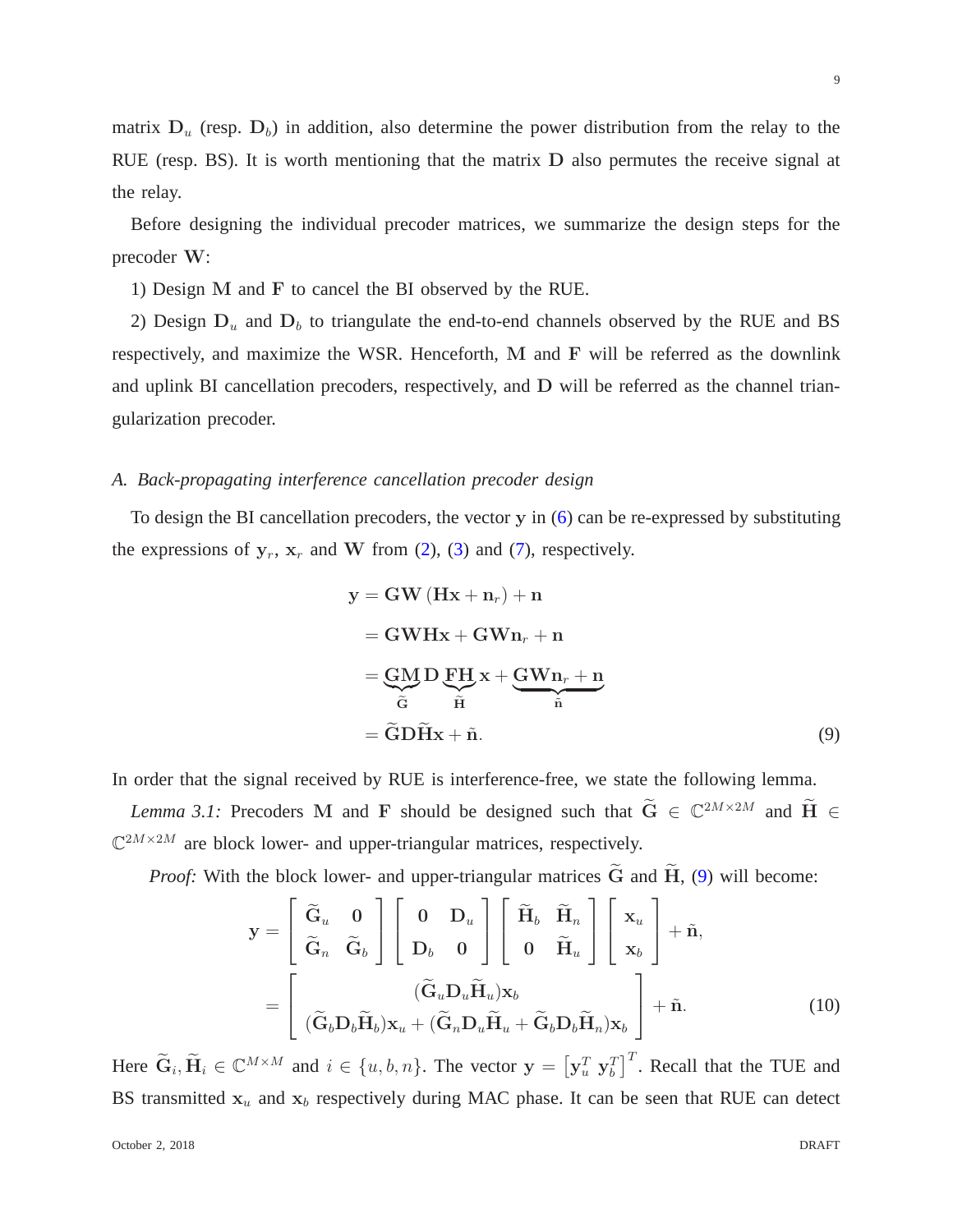its desired data  $x_b$  from its received signal  $y_u$  (first block-row in [\(10\)](#page-8-1)) without any interference.

The BS will as usual be able to cancel the self-interference  $x_b$  from its received signal  $y_b$  (second block-row in [\(10\)](#page-8-1)) and detect its desired data  $x_u$ .<sup>[3](#page-9-0)</sup>

*Remark 1:* RUE now needs to only estimate its own effective channel as its BI is completely cancelled. The CSI requirement at the RUE is thus considerably reduced.

We next consider a technique to design the precoder matrices F and M.

**Design of precoder matrices** F and M: To design F and M, matrices H and G in [\(9\)](#page-8-0) are re-expressed by plugging the expressions of H, G and M, F from  $(2)$ ,  $(6)$  and  $(7)$ , respectively.

$$
\widetilde{\mathbf{H}} = \begin{bmatrix} \mathbf{F}_u \mathbf{H}_u & \mathbf{F}_u \mathbf{H}_b \\ \mathbf{F}_b \mathbf{H}_u & \mathbf{F}_b \mathbf{H}_b \end{bmatrix}, \ \widetilde{\mathbf{G}} = \begin{bmatrix} \mathbf{G}_u \mathbf{M}_u & \mathbf{G}_u \mathbf{M}_b \\ \mathbf{G}_b \mathbf{M}_u & \mathbf{G}_b \mathbf{M}_b \end{bmatrix}.
$$
 (11)

In order that the matrix  $\tilde{H}$  is block upper-triangular, the precoder matrix  $F_b$  be designed such that  $F_bH_u = 0$ . This implies that  $F_b$  should belong to the left null-space of  $H_u$ .<sup>[4](#page-9-1)</sup> To this end, we define the SVD of  $H_u$  as

$$
\mathbf{H}_{u} = \left[ \begin{array}{cc} \mathbf{U}_{\mathbf{H}_{u}}^{(1)} & \mathbf{U}_{\mathbf{H}_{u}}^{(0)} \end{array} \right] \sum_{\mathbf{H}_{u}} \mathbf{V}_{\mathbf{H}_{u}}^{H}, \qquad (12)
$$

where  $\mathbf{U}_{\mathbf{H}_{\alpha}}^{(1)}$  $H_u^{(1)} \in \mathbb{C}^{N \times M}$  contains the first M left singular vectors and  $U_{H_u}^{(0)}$  $_{\mathbf{H}_u}^{(0)} \in \mathbb{C}^{N \times \bar{N}}$  contains the last  $\bar{N} = N - M$  left singular vectors. Note that  $N \ge 2M$ . It is known that the columns of  $\mathbf{U}_{\mathbf{H}_{u}}^{(0)}$  $\mathbf{H}_u$ form an orthonormal basis set for the left null-space of  $H_u$  [\[30\]](#page-29-5). We therefore choose  $F_b$  as the first M columns of  $U_{H_2}^{(0)}$  $\mathbf{H}_u^{(0)}$  i.e.,  $\mathbf{F}_b = \mathbf{U}_{\mathbf{H}_u}^{(0)H}$  $H_u^{(0)H}(m)$ ,  $m = 1, \cdots, M$ . Precoder  $\mathbf{F}_u$  can be chosen as any arbitrary matrix which does not affect the block upper-triangular structure of the matrix H. Without loss of generality (w.l.o.g) we choose  $\mathbf{F}_u = \mathbf{U}_{\mathbf{H}_u}^{(1)H}$  $H_u^{(1)H}$ . The uplink precoder F is therefore given as

<span id="page-9-3"></span>
$$
\mathbf{F} = \begin{bmatrix} \mathbf{U}_{\mathbf{H}_u}^{(1)^*} & \mathbf{U}_{\mathbf{H}_u}^{(0)^*}(m) \end{bmatrix}^T, \quad m = 1, \cdots, M. \tag{13}
$$

We next design the downlink BI cancellation precoder M. For the matrix  $\tilde{G}$  to be block lower-triangular, it can be seen from [\(11\)](#page-9-2) that  $M_b$  should be in the null-space of  $G_u$  i.e.,  $G_uM_b = 0$ .

<span id="page-9-2"></span> $\mathbb{R}^3$ 

<span id="page-9-0"></span> ${}^{3}$ It is assumed that the BS has necessary channel knowledge to cancel the self-interference as commonly assumed in the TWR literature [\[9\]](#page-28-5), [\[10\]](#page-28-7), [\[17\]](#page-28-8).

<span id="page-9-1"></span><sup>&</sup>lt;sup>4</sup>The left null-space of a matrix **H** contains vectors **v** such that  $\mathbf{v}^H \mathbf{H} = \mathbf{0}$ .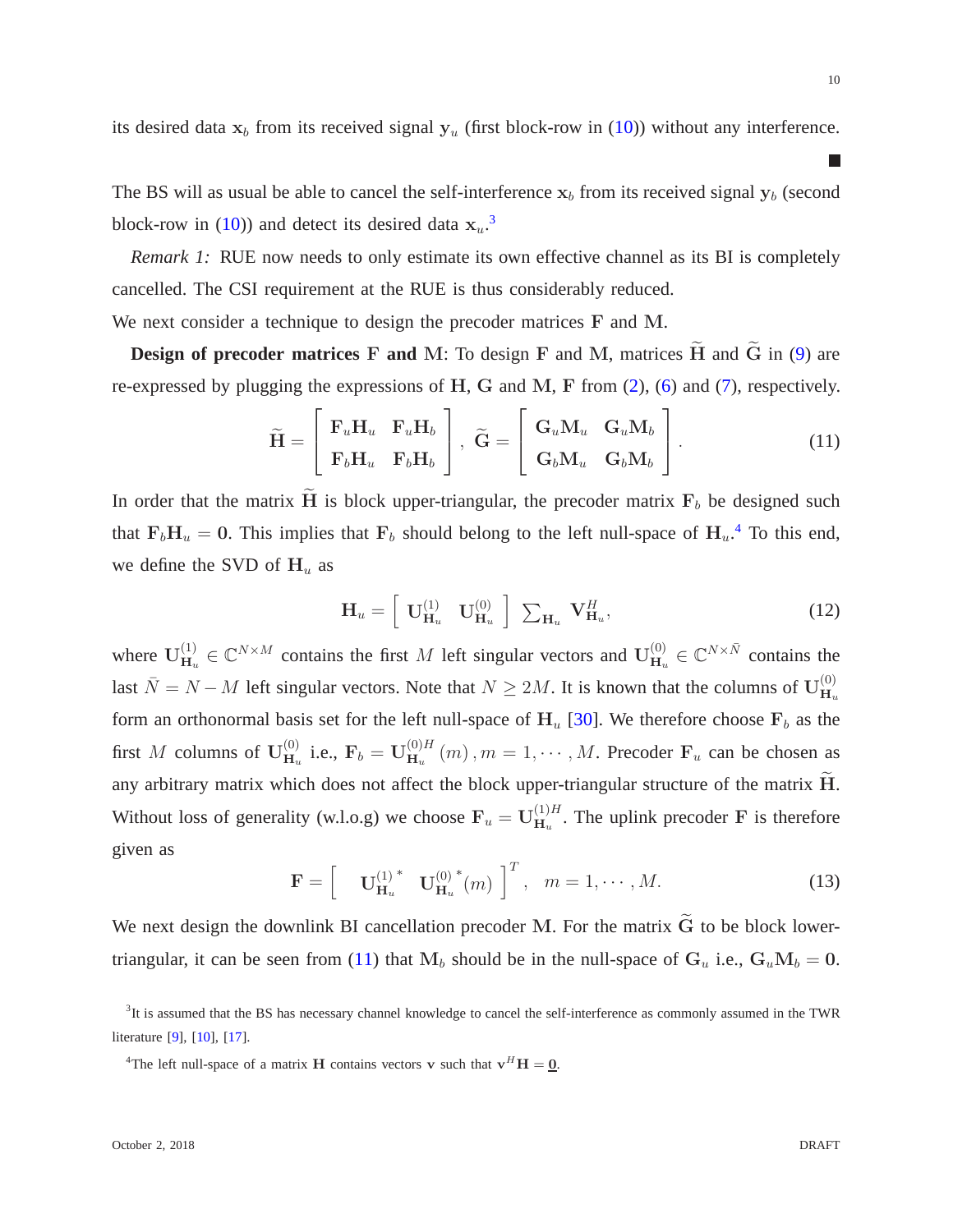The SVD of  $G_u$  is performed to determine its null-space.

$$
\mathbf{G}_u = \mathbf{U}_{\mathbf{G}_u} \sum_{\mathbf{G}_u} \left[ \mathbf{V}_{\mathbf{G}_u}^{(1)} \mathbf{V}_{\mathbf{G}_u}^{(0)} \right]^H, \tag{14}
$$

where  $V_{G_2}^{(1)}$  $\mathbf{G}_u^{(1)} \in \mathbb{C}^{N \times M}$  contains the first M right singular vectors and  $\mathbf{V}_{\mathbf{G}_u}^{(0)}$  $\mathbf{G}_u^{(0)} \in \mathbb{C}^{N \times \bar{N}}$  contains the last  $\bar{N} = N - M$  right singular vectors. The columns of  $V^{(0)}_{\mathbf{G}_u}$  $G_u^{(0)}$  form an orthonormal basis set for the null-space of  $G_u$  [\[30\]](#page-29-5). We therefore choose first M columns of  $V^{(0)}_{G_u}$  $G_u^{\left(\nu\right)}$  for the precoder matrix  $M_b$ . It is clear from [\(11\)](#page-9-2) that the precoder matrix  $M_b$  can be chosen as any arbitrary matrix which does not affect the block lower-triangular structure of the matrix  $\tilde{G}$ . The downlink precoder  $M_u$  is therefore chosen w.l.o.g. as  $V_{G_u}^{(1)}$  $G_{\alpha}^{(1)}$ .<sup>[5](#page-10-0)</sup> The downlink precoder M can thus be written as

<span id="page-10-4"></span>
$$
\mathbf{M} = \begin{bmatrix} \mathbf{V}_{\mathbf{G}_u}^{(1)} & \mathbf{V}_{\mathbf{G}_u}^{(0)}(m) \end{bmatrix}, \quad m = 1, \cdots, M. \tag{15}
$$

## *B. Channel Triangularization precoder design*

This section deals with the design of channel triangularization precoder D. The structure of the channel triangularization precoder is such that the  $M$  parallel streams are decoupled at the respective receivers with minimal signal processing. This is critical for the RUE which has limited processing capabilities. The proposed precoder structure also reduces the WSR maximization to power allocation problem at the relay, which can be cast as a convex optimization problem in the high SNR regime.

To design D, we note from [\(10\)](#page-8-1) that the signal received by the RUE is

$$
\widehat{\mathbf{y}}_u = \mathbf{y}_u = \left( \widetilde{\mathbf{G}}_u \mathbf{D}_u \widetilde{\mathbf{H}}_u \right) \mathbf{x}_b + \widetilde{\mathbf{n}}_u.
$$
\n(16)

Similarly, signal observed by the BS after cancelling the self- interference is

<span id="page-10-3"></span><span id="page-10-2"></span><span id="page-10-1"></span>
$$
\widehat{\mathbf{y}}_b = \left( \widetilde{\mathbf{G}}_b \mathbf{D}_b \widetilde{\mathbf{H}}_b \right) \mathbf{x}_u + \widetilde{\mathbf{n}}_b. \tag{17}
$$

The vectors  $\tilde{n}_u \sim \mathcal{CN}(0, \Sigma_{\tilde{n}_u})$  and  $\tilde{n}_b \sim \mathcal{CN}(0, \Sigma_{\tilde{n}_b})$  are the effective noise observed by the RUE and BS with the covariance matrices given respectively as

$$
\Sigma_{\tilde{\mathbf{n}}_{\mathbf{u}}} = \sigma_r^2 \left\{ \tilde{\mathbf{G}}_u \mathbf{D}_u (\tilde{\mathbf{G}}_u \mathbf{D}_u)^H \right\} + \sigma^2 \mathbf{I}_M, \n\Sigma_{\tilde{\mathbf{n}}_{\mathbf{b}}} = \sigma_r^2 \left\{ \tilde{\mathbf{G}}_n \mathbf{D}_u (\tilde{\mathbf{G}}_n \mathbf{D}_u)^H + \tilde{\mathbf{G}}_b \mathbf{D}_b (\tilde{\mathbf{G}}_b \mathbf{D}_b)^H \right\} + \sigma^2 \mathbf{I}_M.
$$
\n(18)

<span id="page-10-0"></span><sup>5</sup>We later show in Section [IV](#page-14-0) that the unitary structure of M and F matrices is desired in casting the WSR maximization as a convex optimization program.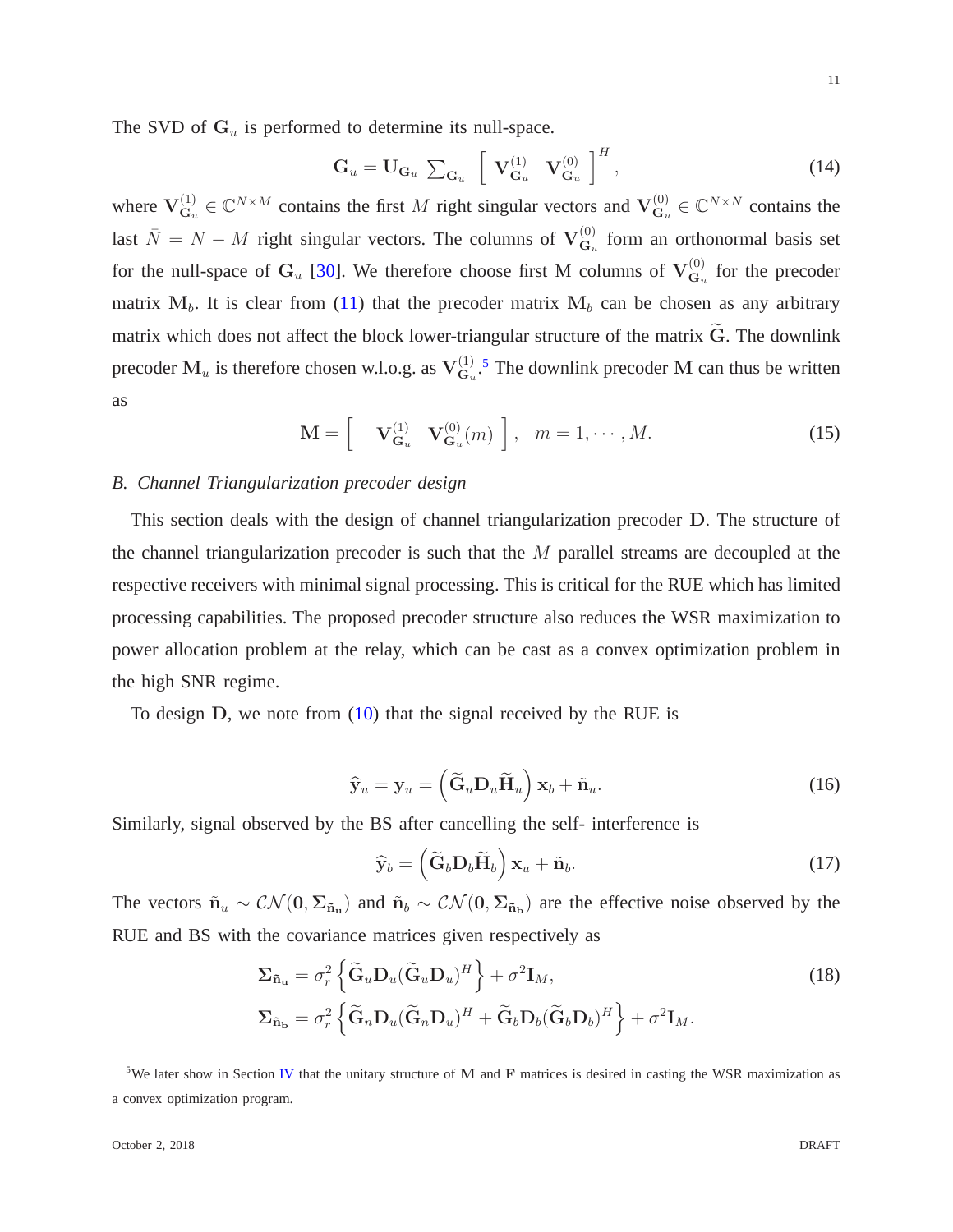The above matrices are calculated from  $(10)$  by using the fact that the uplink BI cancellation precoder F has orthonormal rows by design.

It can be seen from [\(16\)](#page-10-1) and [\(17\)](#page-10-2) that the signal received by the RUE and BS is a function of the precoders  $D_u$  and  $D_b$ , respectively. This leads to considerable simplification in the channel triangularization precoder design as  $D_u$  and  $D_b$  can be designed to triangulate the channel for RUE and BS separately. We next define the structure of precoders  $D_u$  and  $D_b$  in the following equation.

<span id="page-11-0"></span>
$$
D_i = \Pi_i \Delta_i \Theta_i. \tag{19}
$$

Here  $i \in \{u, b\}$ . The matrix  $\Delta_i \in \mathbb{R}^{M \times M}$  is an anti-diagonal matrix with non-negative variables  $\sqrt{\delta}_{i,m}$ ,  $m = 1, \dots, M$  as its elements. These variables decide power distribution across M streams and are optimized later to maximize the WSR for the system. The matrices  $\{\Pi_i\}$  and  $\Theta_i\}$  $\mathbb{C}^{M \times M}$  are designed to triangulate the BC- and MAC-phase channels, respectively. The signal received by the RUE and BS can be re-expressed by plugging the expressions of  $D_u$  and  $D_b$ from [\(19\)](#page-11-0) as follows

$$
\widehat{\mathbf{y}}_i = \underbrace{\widetilde{\mathbf{G}}_i \Pi_i \Delta_i \Theta_i \widetilde{\mathbf{H}}_i}_{\mathbf{C}_i} \mathbf{x}_{\bar{i}} + \widetilde{\mathbf{n}}_i, \tag{20}
$$

$$
= \mathbf{C}_i \mathbf{x}_{\bar{i}} + \tilde{\mathbf{n}}_i. \tag{21}
$$

If  $\Pi_i$  and  $\Theta_i$  are designed such that  $\widetilde{G}_i\Pi_i$  and  $\Theta_i\widetilde{H}_i$  are *lower-triangular* and *upper-triangular* respectively,<sup>[6](#page-11-1)</sup>, the end-to-end channel observed by  $x_{\bar{i}}$  (i.e.,  $C_i$ ) will have a reflected-lowertriangular structure as shown below:

<span id="page-11-2"></span>
$$
\begin{bmatrix}\n\widehat{y}_{i,1} \\
\widehat{y}_{i,2} \\
\vdots \\
\widehat{y}_{i,M-1} \\
\widehat{y}_{i,M}\n\end{bmatrix} = \begin{bmatrix}\n0 & 0 & \cdots & 0 & \times \\
0 & & & \times & \times \\
\vdots & & \ddots & \vdots & \vdots \\
0 & \times & \cdots & \times & \times \\
\times & \times & \cdots & \times & \times\n\end{bmatrix} \begin{bmatrix}\nx_{\overline{i},1} \\
x_{\overline{i},2} \\
\vdots \\
x_{\overline{i},M-1} \\
x_{\overline{i},M}\n\end{bmatrix} + \widetilde{n}_i.
$$
\n(22)

With this received signal structure,  $(M - k)$ th stream is detected by subtracting the interference from  $(M - k + 1)$ th to Mth streams, in a manner similar to successive interference cancellation

<span id="page-11-1"></span><sup>&</sup>lt;sup>6</sup>To avoid stating repeatedly, we assume that  $i \in \{u, b\}$  for the rest of discussions in the sequel. Also  $\overline{i} = u$  for  $i = b$  and  $\bar{i} = b$  for  $i = u$ .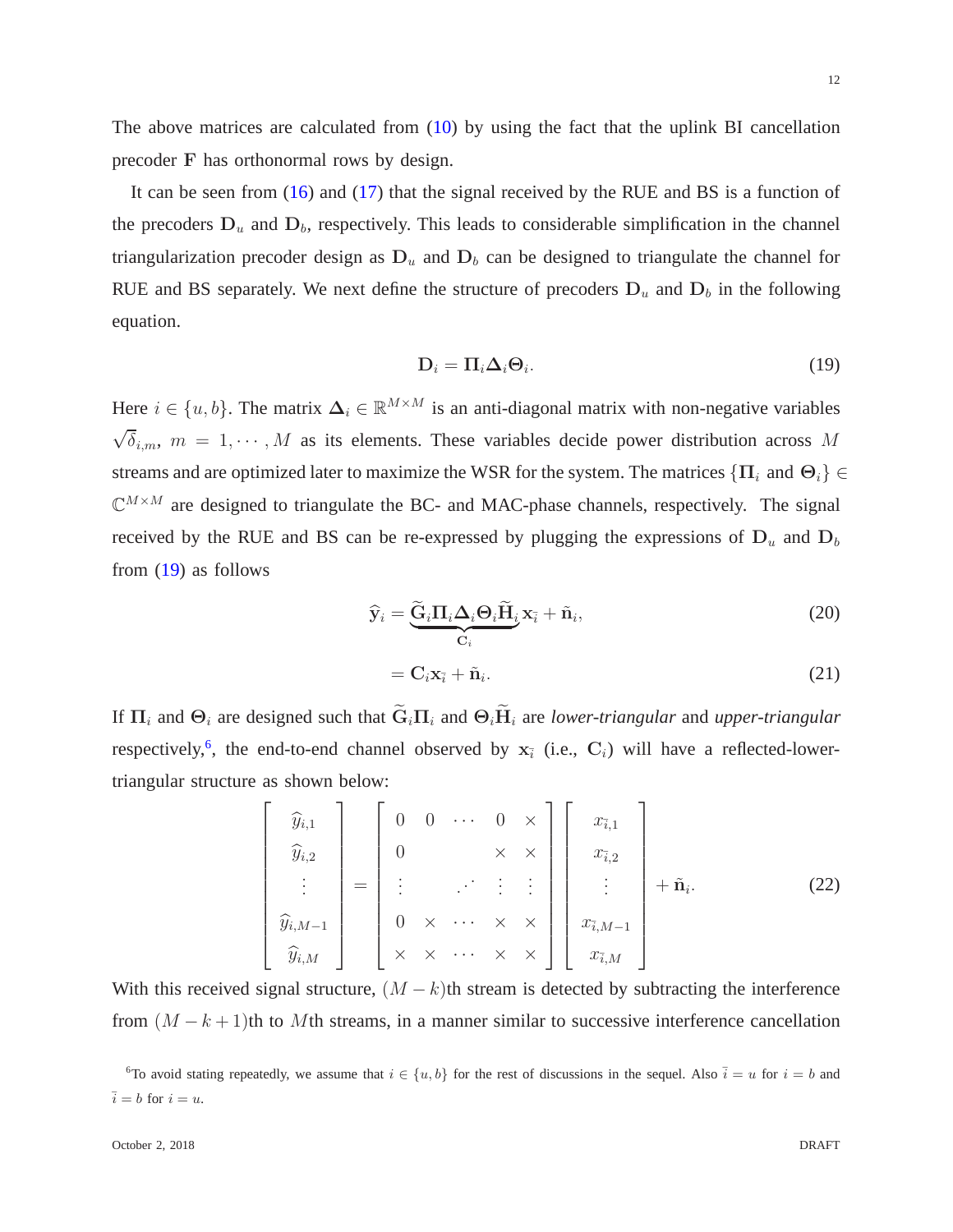

<span id="page-12-0"></span>Fig. 2. RUE and BS transceiver chains for asymmetric TWR.

(SIC) [\[32\]](#page-29-7). Here  $k = 1, \dots, M - 1$ . Note that the last (i.e., Mth) stream does not observe any interference and is detected first. It is important to note that the anti-diagonal structure of power allocation matrix  $\Delta_i$  plays a crucial role in reducing  $\hat{y}_i$  to the above form. The complete receiver processing for the BS and RUE is shown in the transceiver chains in Fig. [2.](#page-12-0) The BS receiver first performs BI cancellation followed by the SIC to decode its M streams. Since the proposed precoder completely cancels the BI observed by the RUE, BI cancellation block is replaced by a pass-through  $I_M$  block in the RUE receiver. RUE thus performs only SIC to decode its M streams.

**Design of**  $\Pi_i$  and  $\Theta_i$ : Recall that  $\Pi_i$  should be designed such that  $G_i\Pi_i$  has lower-triangular structure. To design  $\Pi_i$ , the matrix  $G_i$  is decomposed into a lower-triangular matrix and a unitary matrix using the LQ decomposition [\[30\]](#page-29-5). The LQ decomposition of  $G_i$  is denoted as

$$
\widetilde{\mathbf{G}}_i = \mathbf{L}_i \widehat{\mathbf{Q}}_i,\tag{23}
$$

where  $L_i \in \mathbb{C}^{M \times M}$  is a lower-triangular matrix and  $\widehat{Q}_i \in \mathbb{C}^{M \times M}$  is a unitary matrix. For  $\widetilde{G}_i \Pi_i$ to be lower-triangular, choose  $\Pi_i = \hat{Q}_i^H$ . Similarly,  $\Theta_i$  should be designed such that  $\Theta_i \hat{H}_i$ has an upper-triangular structure. To design  $\Theta_i$ ,  $H_i$  is decomposed into a unitary matrix and an upper-triangular matrix using QR decomposition [\[30\]](#page-29-5). We denote the QR decomposition of  $H_i$ as

$$
\widetilde{\mathbf{H}}_i = \mathbf{Q}_i \mathbf{R}_i, \tag{24}
$$

where  $Q_i \in \mathbb{C}^{M \times M}$  is a unitary matrix and  $R_i \in \mathbb{C}^{M \times M}$  is an upper-triangular matrix. To reduce  $\Theta_i \mathbf{H}_i$  to an upper-triangular matrix, we choose  $\Theta_i = \mathbf{Q}_i^H$ . The precoder  $\mathbf{D}_i$  is therefore given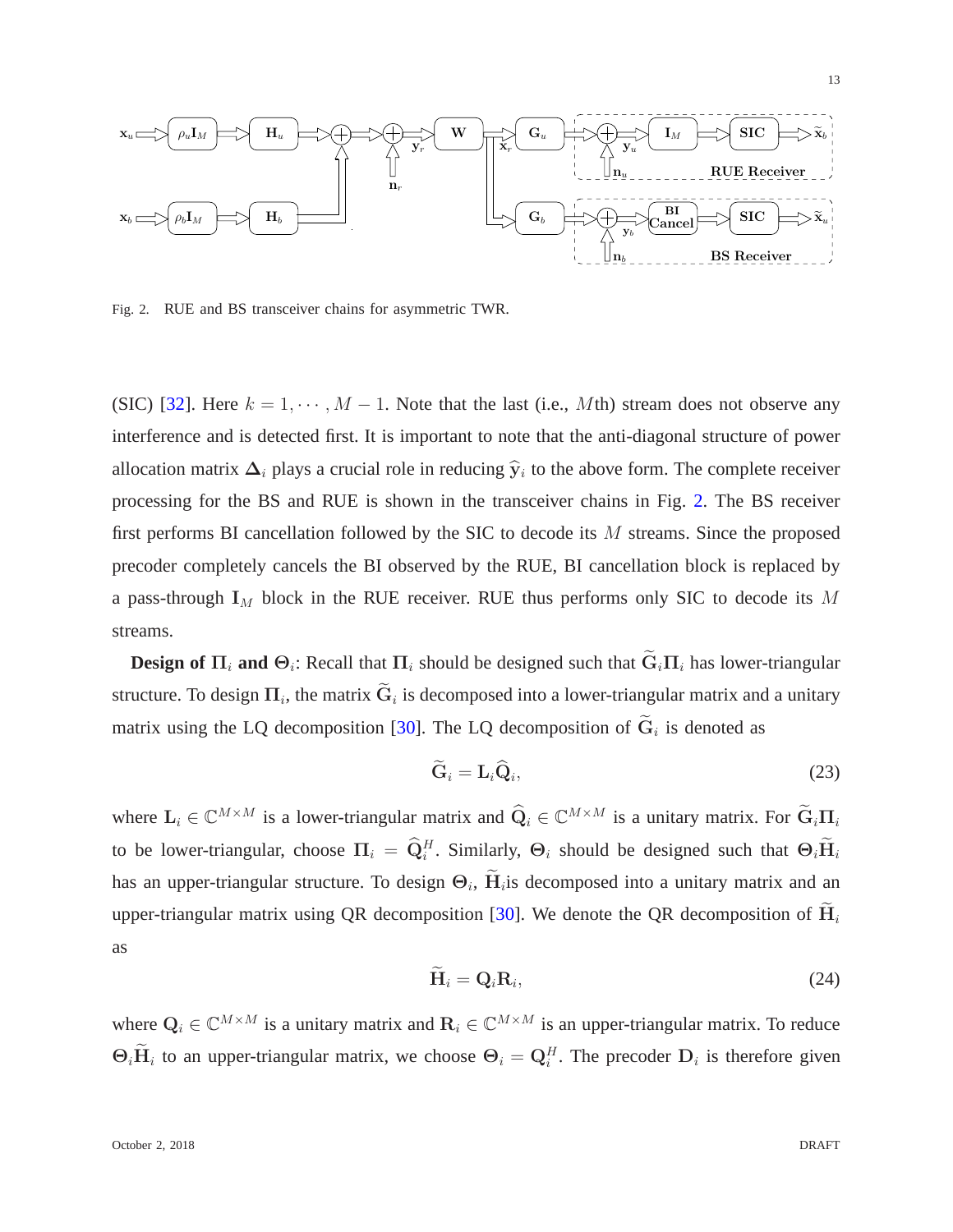as

<span id="page-13-1"></span>
$$
\mathbf{D}_{i} = \widehat{\mathbf{Q}}_{i}^{H} \mathbf{\Delta}_{i} \mathbf{Q}_{i}^{H} = \left( \mathbf{Q}_{i} \mathbf{\Delta}^{T} \widehat{\mathbf{Q}}_{i} \right)^{H}.
$$
 (25)

SNRs observed by  $\tilde{m}$ th stream of BS and RUE can be calculated by using [\(16\)](#page-10-1), [\(17\)](#page-10-2), [\(18\)](#page-10-3) and are given respectively as

$$
\text{SNR}_{b,\widetilde{m}} = \frac{\delta_{b,m} \left| \left[ \mathbf{L}_b \right]_{m,m} \left[ \mathbf{R}_b \right]_{\widetilde{m},\widetilde{m}} \right|^2 \rho_u}{\sigma_r^2 \left( \left[ \mathbf{T}_n \mathbf{T}_n^H \right]_{m,m} + \left[ \mathbf{T}_b \mathbf{T}_b^H \right]_{m,m} \right) + \sigma^2},
$$
\n
$$
\text{SNR}_{u,\widetilde{m}} = \frac{\delta_{u,m} \left| \left[ \mathbf{L}_u \right]_{m,m} \left[ \mathbf{R}_u \right]_{\widetilde{m},\widetilde{m}} \right|^2 \rho_b}{\sigma_r^2 \left[ \mathbf{T}_u \mathbf{T}_u^H \right]_{m,m} + \sigma^2}.
$$
\n(26)

Here  $\widetilde{m} = M - m + 1$  and  $m = 1, \cdots, M$ . Also,  $\mathbf{T}_u = \widetilde{\mathbf{G}}_u \mathbf{D}_u$ ,  $\mathbf{T}_n = \widetilde{\mathbf{G}}_n \mathbf{D}_u$  and  $\mathbf{T}_b = \widetilde{\mathbf{G}}_b \mathbf{D}_b$ . As both  $\Theta_u$  and  $\Theta_b$  are unitary matrices, SNR expressions can be further simplified and are given in  $(27)$ .

<span id="page-13-0"></span>
$$
SNR_{b,\widetilde{m}} = \frac{\delta_{b,m} \left| \left[ \mathbf{L}_{b} \right]_{m,m} \left[ \mathbf{R}_{b} \right]_{\widetilde{m},\widetilde{m}} \right|^{2} \rho_{u}}{\sigma_{r}^{2} \sum_{k=1}^{M} \left\{ \delta_{u,k} \left( \left[ \widetilde{\mathbf{G}}_{n} \mathbf{\Pi}_{u} \right]_{m,k} \left[ \widetilde{\mathbf{G}}_{n} \mathbf{\Pi}_{u} \right]_{m,k}^{*} \right) + \delta_{b,k} \left( \left[ \mathbf{L}_{b} \right]_{m,k} \left[ \mathbf{L}_{b} \right]_{m,k}^{*} \right) \right\} + \sigma^{2}}{\delta_{u,m} \left| \left[ \mathbf{L}_{u} \right]_{m,m} \left[ \mathbf{R}_{u} \right]_{\widetilde{m},\widetilde{m}} \right|^{2} \rho_{b}}.
$$
\n
$$
SNR_{u,\widetilde{m}} = \frac{\delta_{u,m} \left| \left[ \mathbf{L}_{u} \right]_{m,m} \left[ \mathbf{R}_{u} \right]_{\widetilde{m},\widetilde{m}} \right|^{2} \rho_{b}}{\sigma_{r}^{2} \sum_{k=1}^{M} \delta_{u,k} \left( \left[ \mathbf{L}_{u} \right]_{m,k} \left[ \mathbf{L}_{u} \right]_{m,k}^{*} \right) + \sigma^{2}}.
$$
\n(27)

Note that the coefficients of power-distribution variables,  $\delta_{u,m}$  and  $\delta_{b,m}$ , are non-negative,  $\forall m$ . This is possible because  $\Theta_u$ ,  $\Theta_b$  and uplink BI cancellation precoder F (cf. [\(13\)](#page-9-3)) are unitary matrices. This fact will be useful in proving the convexity of WSR optimization problem in the next section.

*Remark 2: Channel parallelization*: Instead of the channel triangularization approach discussed above,  $D_u$  and  $D_b$  can also be designed to perform the channel parallelization at the relay as follow:

<span id="page-13-2"></span>
$$
\mathbf{D}_u = \widetilde{\mathbf{G}}_u^{-1} \boldsymbol{\Delta}_u \widetilde{\mathbf{H}}_u^{-1}, \ \mathbf{D}_b = \widetilde{\mathbf{G}}_b^{-1} \boldsymbol{\Delta}_b \widetilde{\mathbf{H}}_b^{-1}.
$$

This block-ZF approach will lead to simpler receiver architecture when compared to the channel triangularization approach, as there is no need to perform SIC.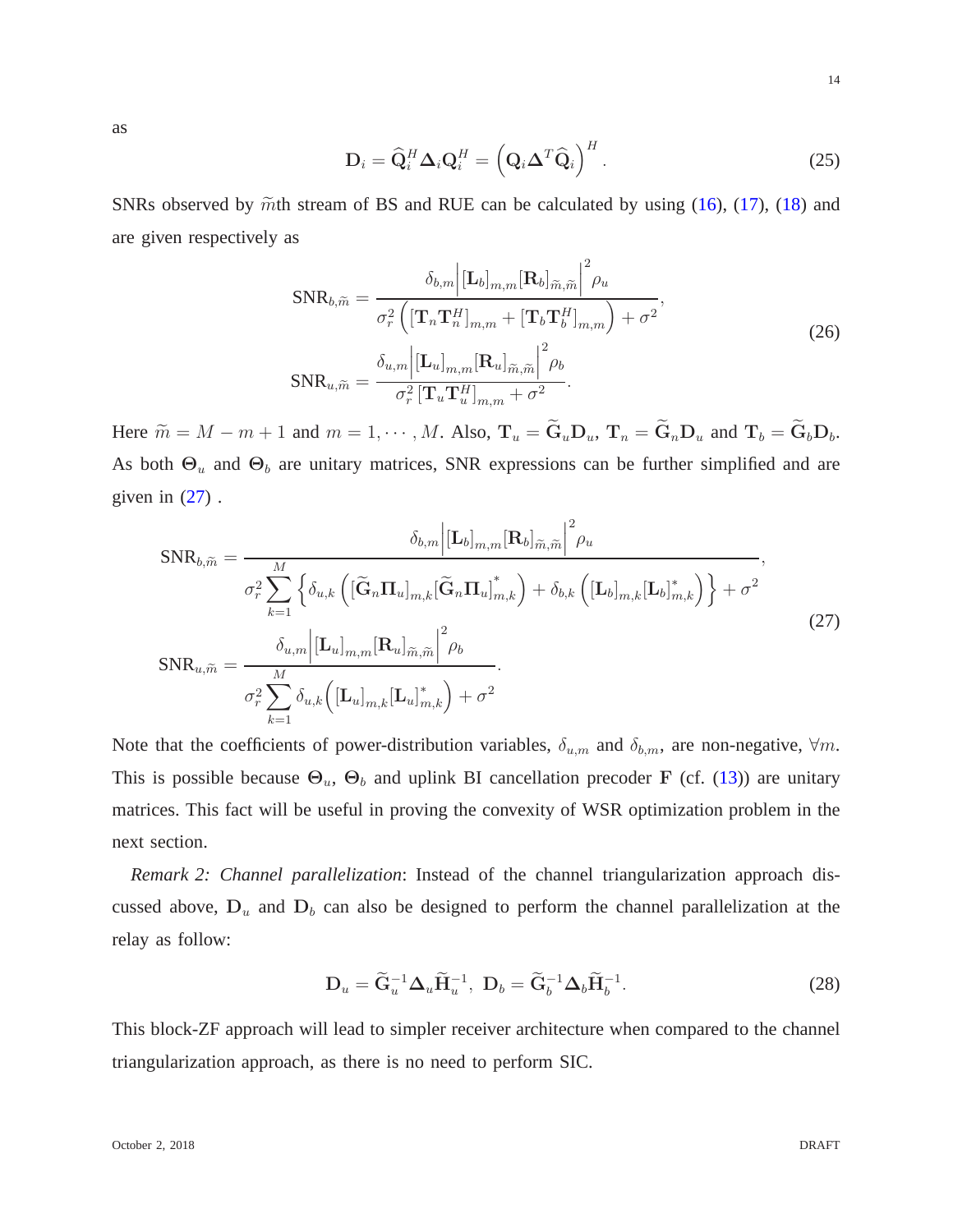*Remark 3: Extension to multiple user-pair scenario*: The M downlink data streams transmitted by the BS can be targeted to M single-antenna users,  $RUE_1 \cdots RUE_M$ . With the received signal structure in [\(22\)](#page-11-2), zero-forcing dirty-paper (ZF-DP) coding [\[33\]](#page-29-8) can be applied at the BS to ensure an interference-free channel for each of the  $M$  RUEs. SNR observed by the  $m$ th RUE in the multiple user-pair scenario will be same as the SNR of mth stream in the single user-pair case (cf.  $(27)$ ) discussed before. Similarly, M independent uplink data streams transmitted by the TUE can be thought of as M independent streams from M single-antenna users,  $\text{TUE}_{1} \cdots \text{TUE}_{M}$ , each transmitting a single stream. BS will decode all the M streams as usual with each stream observing the same SNR as in the single user-pair scenario. By applying ZF-DP coding at the BS, the proposed precoder can thus enable asymmetric two-way relay communication between a BS, M single-antenna TUEs and M single-antenna RUEs. Note that for single user-pair, ZF-DP is not required as RUE can decode all its M streams by employing SIC.

# IV. WEIGHTED SUM RATE MAXIMIZATION

<span id="page-14-0"></span>The WSR of the system is defined as

$$
R_{\text{sum}}(\boldsymbol{\delta}) = \frac{1}{2} \sum_{i \in \{u, b\}} \sum_{m=1}^{M} w_{i,m} \log \left( 1 + \text{SNR}_{i,m}(\boldsymbol{\delta}) \right). \tag{29}
$$

Here  $\delta \in \mathbb{R}^{2M \times 1}$  is a vector formed by stacking the power allocation variables i.e,  $\delta =$  $[\delta_{u,1},\cdots,\delta_{u,M},\delta_{b,1},\cdots,\delta_{b,M}]$ . Here  $w_{u,m}$  and  $w_{b,m}$  are fixed non-negative scalar weights that allows QoS tradeoff for each uplink and downlink data streams. The factor of  $1/2$  is due to the half-duplex constraint. In this section, we calculate  $\delta_{u,m}$  and  $\delta_{b,m}$  so as to maximize the WSR for the precoder design discussed above. The WSR maximization problem can be stated as

<span id="page-14-1"></span>
$$
\begin{array}{ll}\n\text{Max.} & R_{\text{sum}}(\delta) \\
\delta \cdot \delta \geq 0\n\end{array} \tag{30}
$$
\n
$$
\text{s.t.} \quad (4)
$$

The constraint in the optimization problem is imposed on the total transmit power of the relay as in [\(4\)](#page-7-4). Also,  $\delta \succeq 0$  implies that  $\delta_{u,m} \geq 0$  and  $\delta_{b,m} \geq 0$ ,  $m = 1, \dots, M$ . The optimization problem in the present form is shown as non-convex in Appendix [A.](#page-25-0) We next use the high-SNR approximation to cast the optimization problem as a geometric program (GP). A GP can be transformed into a convex program after a logarithmic change of variables. The objective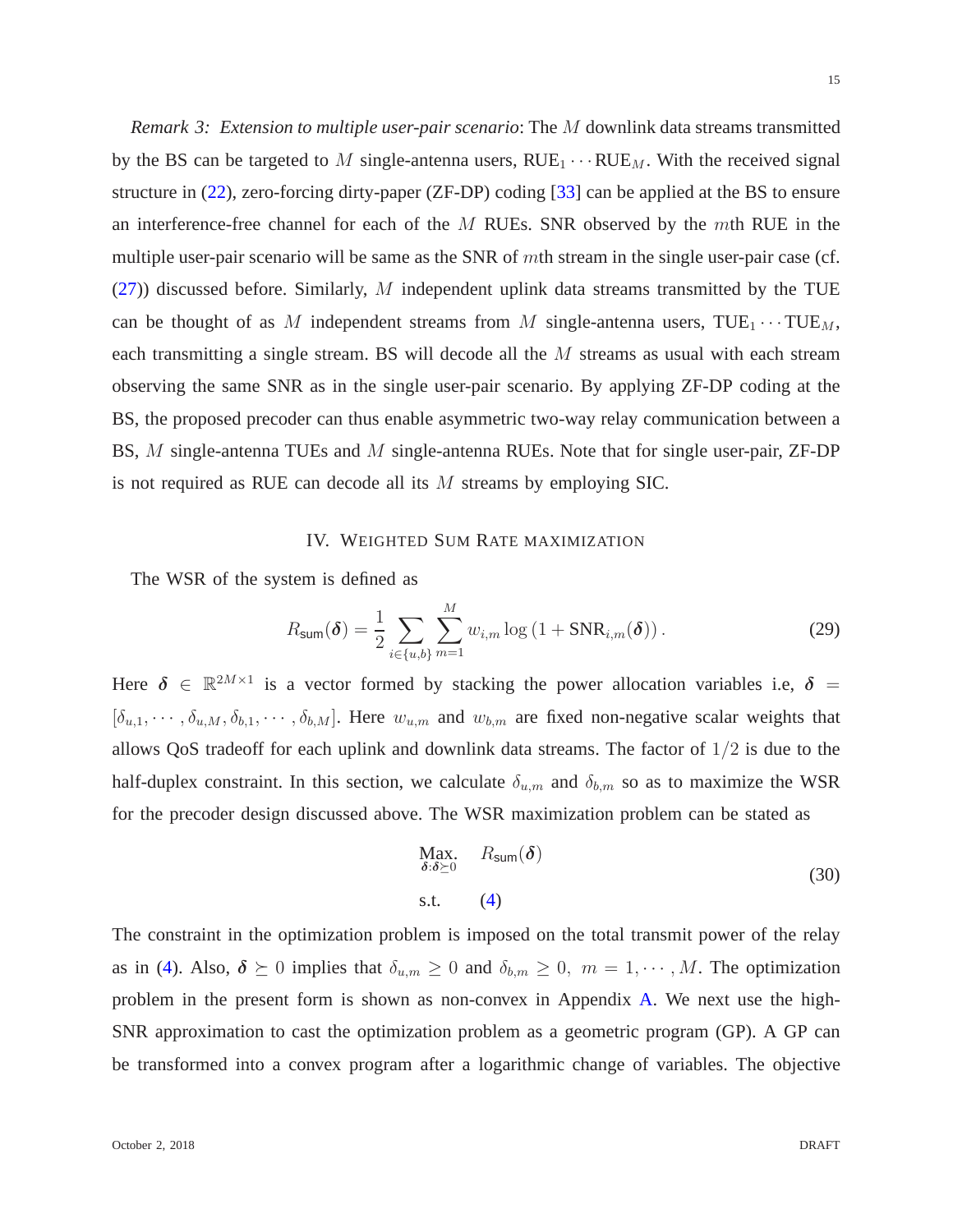function in  $(30)$  can be approximated at high SNR as

$$
\approx \frac{1}{2} \sum_{m=1}^{M} \left( w_{u,m} \log \left( \text{SNR}_{u,m}(\boldsymbol{\delta}) \right) + w_{b,m} \log \left( \text{SNR}_{b,m}(\boldsymbol{\delta}) \right) \right)
$$

$$
= \frac{1}{2} \log \left( \prod_{m=1}^{M} (\text{SNR}_{u,m}(\boldsymbol{\delta}))^{w_{u,m}} (\text{SNR}_{b,m}(\boldsymbol{\delta}))^{w_{b,m}} \right).
$$
(31)

Maximizing the weighted sum-rate is thus equivalent to maximizing the product of SNRs or minimizing the product of inverse SNRs (denoted as ISNRs). Weighted sum-rate maximization problem is equivalent to

<span id="page-15-0"></span>Min. 
$$
\prod_{\delta \geq 0}^{M} (\text{ISNR}_{u,m}(\delta))^{w_{u,m}} (\text{ISNR}_{b,m}(\delta))^{w_{b,m}}
$$
\ns.t. (4).

Here we have dropped the  $1/2(\log)$  term from the objective function as  $\log(\cdot)$  is a monotonically increasing function. Before showing that the above optimization program can be formulated as a GP, we briefly explain the GP terminology from [\[34\]](#page-29-9) for the sake of completeness. We begin with a few definitions. A *monomial* is a function  $f: \mathbb{R}_{++}^n : \to \mathbb{R}$  of the form

$$
f(\mathbf{x}) = c x_1^{a_1} x_2^{a_2} \cdots x_n^{a_n},\tag{33}
$$

where  $c > 0$  and  $a_j \in \mathbb{R}$ . A sum of monomial functions is called a *posynomial* function i.e.,

<span id="page-15-1"></span>
$$
f(\mathbf{x}) = \sum_{k=1}^{K} c_k x_1^{a_{1k}} x_2^{a_{2k}} \cdots x_n^{a_{nk}},
$$
\n(34)

where  $c_k > 0$ . Here  $\mathbb{R}_{++}^n$  denotes the set of *n*-dimensional positive real vectors. In a GP, the objective function and inequality constraints are posynomials and equality constraints are monomials. If  $f_i : \mathbf{R}^n : \to \mathbf{R}$ ,  $i = 1, \dots k$  are posynomial in x and  $\phi : \mathbf{R}^k : \to \mathbf{R}$  is a posynomial with non-negative fractional exponents, then the composition  $h(x) = \phi(f_1(\mathbf{x}), \dots, f_k(\mathbf{x}))$  is defined as a generalized posynomial. In a generalized geometric program (GGP), the objective function and inequality constraints are generalized posynomials and equality constraints are monomials.

From the SNR expressions in [\(27\)](#page-13-0), it can be easily seen that the ISNR is a valid posynomial function and the objective function therefore is a generalized posynomial. In order to show that the optimization problem can be solved as a GP, we first show that the power-constraint is a posynomial. This can be shown by proving the following lemma.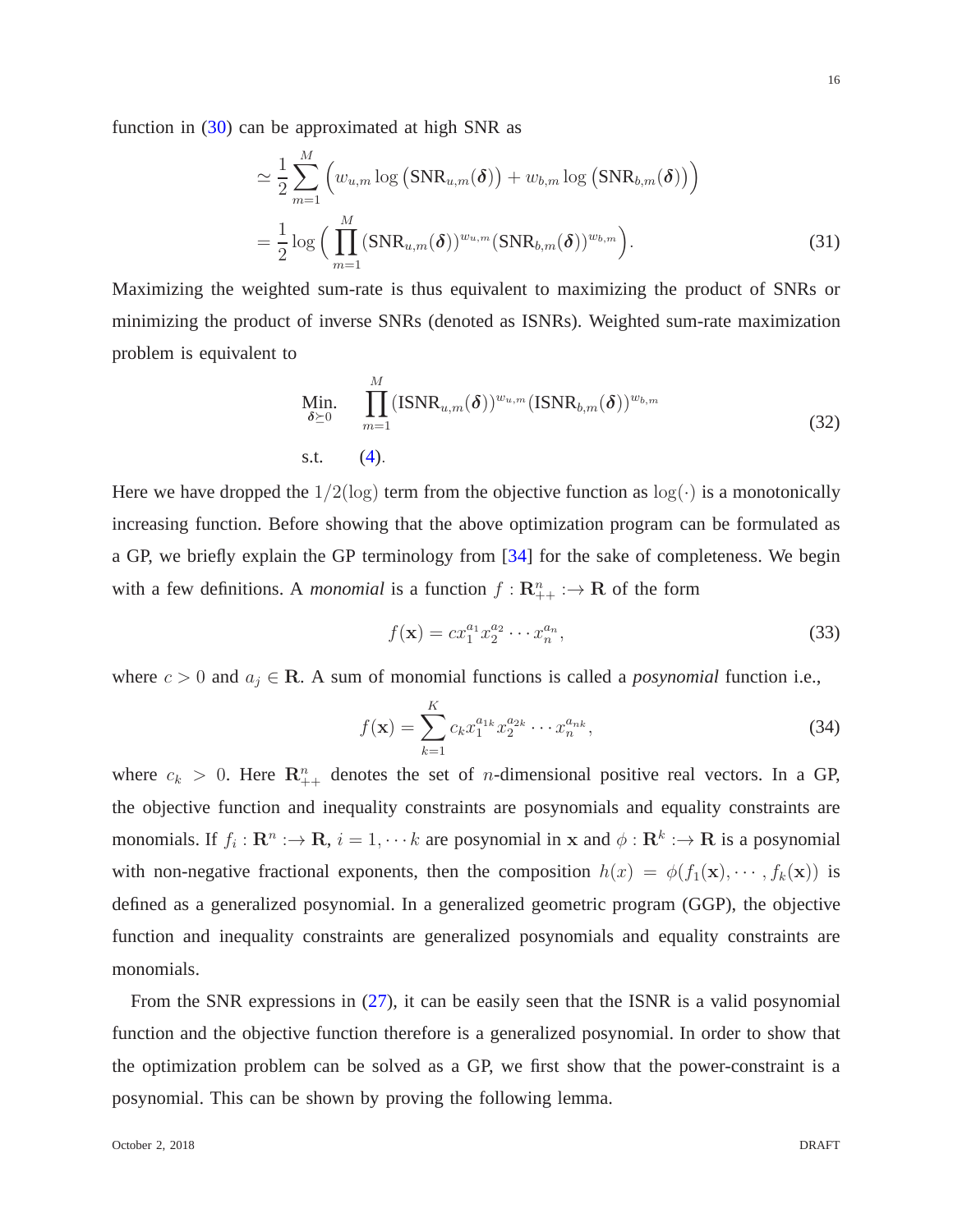*Lemma 4.1:* Power constraint is a posynomial in  $\delta_{u,m}$  and  $\delta_{b,m}$ ,  $m = 1, \dots, M$ , if: 1) matrix M has orthonormal columns and the matrix F has orthonormal rows; and 2) matrices  $\Pi_i$  and  $\Theta_i$  are unitary. Here  $i \in \{u, b\}$ .

*Proof:* Refer to Appendix [B.](#page-25-1)

We next show that the generalized posynomial in the objective function can be handled in geometric programming framework by stating the following lemma.

*Lemma 4.2:* A generalized posynomial in the objective function can be expressed as equivalent posynomial constraints [\[34\]](#page-29-9).

*Proof:* Refer to Appendix [C.](#page-27-3)

The optimization problem in  $(32)$  can now be cast as a GP as both objective function and constraint are shown as posynomials; and can be solved using available software packages [\[35\]](#page-29-10). The high-SNR approximation is made in the literature and is applicable in scenarios where SNR is much larger than 0 dB [\[31\]](#page-29-6). At low to medium SNRs, the approximation of  $log(1 + SNR)$  as  $log(SNR)$  does not apply. Unlike ISNR, which is a posynomial,  $1/(1+SNR)$  is not a posynomial. It is a ratio of two posynomials. One approach to handle a ratio of posynomials is the single condensation technique described in [\[31\]](#page-29-6), where the posynomial in the denominator of the ratio is condensed to a monomial. Ratio of a posynomial and monomial is also a posynomial. The problem is then solved iteratively to improve the approximation at each step. We use this approach to solve the optimization problem at low and moderate SNRs.

*Remark 4:* With the knowledge that the  $ISNR_u$ ,  $ISNR_b$  and relay transmit power  $(P_r)$  are posynomials in  $\delta$  for the designed precoder, we study another problem of practical interest as stated below.

<span id="page-16-0"></span>Min. 
$$
P_r = f(\delta)
$$
  
s.t. 
$$
\sum_{m=1}^{M} \log(SNR_{u,m}(\delta)) \ge r_u, \sum_{m=1}^{M} \log(SNR_{b,m}(\delta)) \ge r_b.
$$
 (35)

The objective is to minimize the relay transmit power. The constraints specify QoS requirements in terms of data rates required by the TUE and RUE i.e.,  $r_b$  and  $r_u$ , respectively. The optimization problem in the above form is non-convex, but can be cast as a convex program by re-stating the

m.

 $\mathcal{C}^{\mathcal{A}}$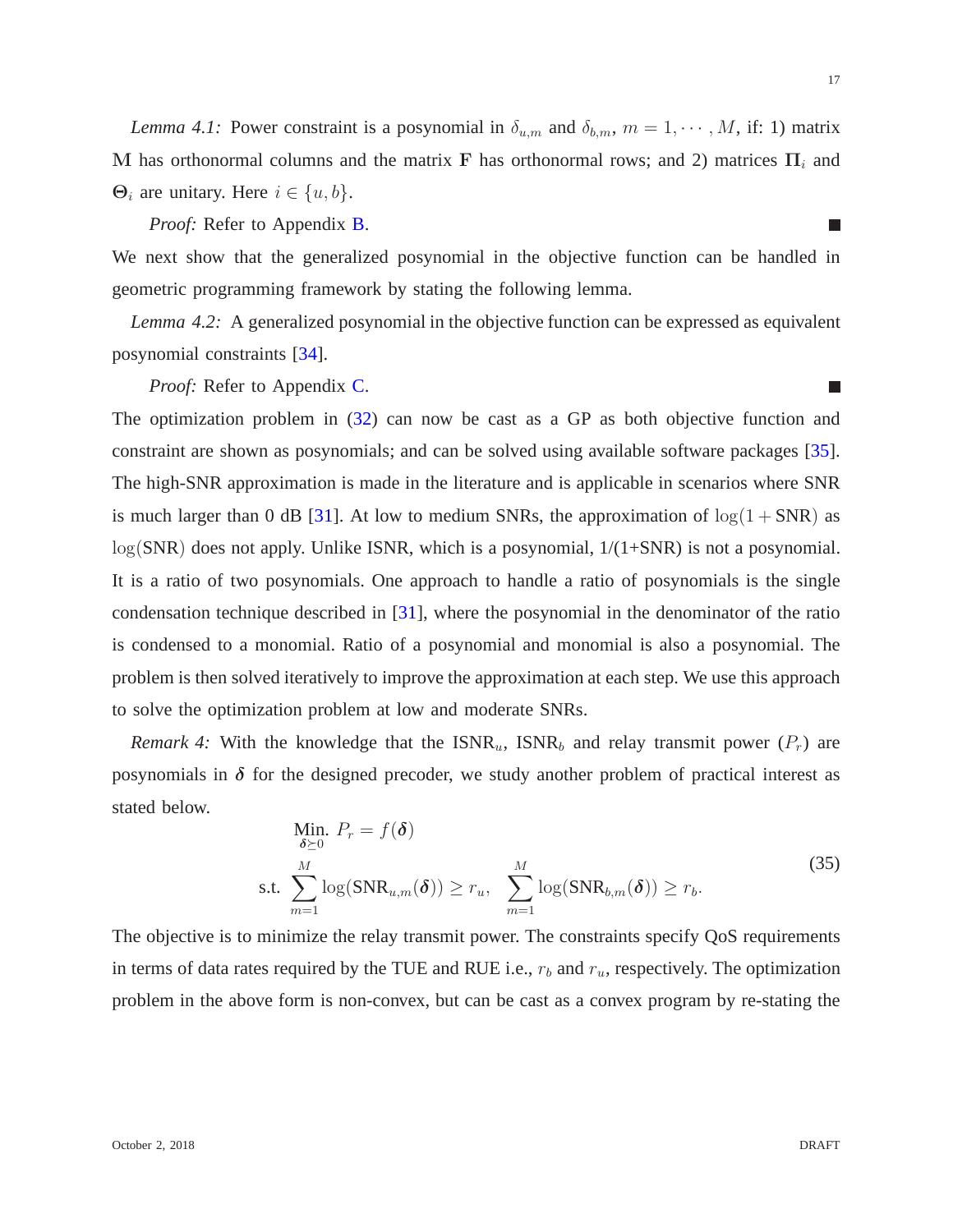constraints as follows:

Min. 
$$
P_r = f(\delta)
$$
  
s.t. 
$$
\prod_{m=1}^{M} \text{ISNR}_{u,m}(\delta) \le 2^{-r_u}, \quad \prod_{m=1}^{M} \text{ISNR}_{b,m}(\delta) \le 2^{-r_b}.
$$
 (36)

*Remark 5:* The QoS constraints in the optimization problem in [\(35\)](#page-16-0) can also be specified directly in terms of receive SNR required at the RUE and BS for each of their respective M streams i.e.,  $SNR_{u,m}(\delta) \geq s_{u,m}$  and  $SNR_{b,m}(\delta) \geq s_{b,m}, m = 1, \cdots, M$ . The optimization problem with SNR QoS constraints is cast as

<span id="page-17-1"></span>Min. 
$$
P_r = f(\delta)
$$
  
s.t.  $ISNR_{u,m}(\delta) \le 1/s_{u,m}$ ,  $ISNR_{b,m}(\delta) \le 1/s_{b,m}$ . (37)

<span id="page-17-0"></span>Note that the above optimization problem in  $(37)$  is convex in any SNR regime due to convexity of the objective function and constraints at all SNRs, different from the other two problems in [\(32\)](#page-15-0) and [\(35\)](#page-16-0).

#### V. NUMERICAL RESULTS

In this section, average WSR of the precoders is analysed using Monte Carlo simulations. We assume that the elements of uplink and downlink channels,  $H_i$  and  $G_i$ , are independent and are distributed as  $CN(0, h_i^2)$  and  $CN(0, g_i^2)$  respectively, where  $i \in \{u, b\}$ . We also assume that the nodes employ Gaussian signalling. The average WSR is obtained by solving the optimization problem in [\(30\)](#page-14-1) and by averaging the WSR over  $10<sup>4</sup>$  statistically independent channel fading realizations. The average WSR so obtained can be nearly achieved by employing capacity approaching error correcting codes and aggressive adaptive modulation as is done in the current cellular systems [\[36\]](#page-29-11), and hence can be considered reasonable.

#### *A. WSR comparison of different precoders*

We first show the average WSR performance improvement obtained by the proposed precoders over other solutions available in the literature. For this study, transmit power of all the nodes is set to unity i.e.,  $P_b = P_u = P_r = 1$ . Also,  $\sigma_r^2 = \sigma^2 = 1$ . The average per-hop SNR between BS  $\leftrightarrow$  RS link is defined as SNR<sup>(b)</sup> =  $h_b^2 = g_b^2$ . Similarly, average per-hop SNR between TUE  $\rightarrow$  RS and RS  $\rightarrow$  RUE is given as SNR<sup>(u)</sup> =  $h_u^2 = g_u^2$ . Average WSR performance of the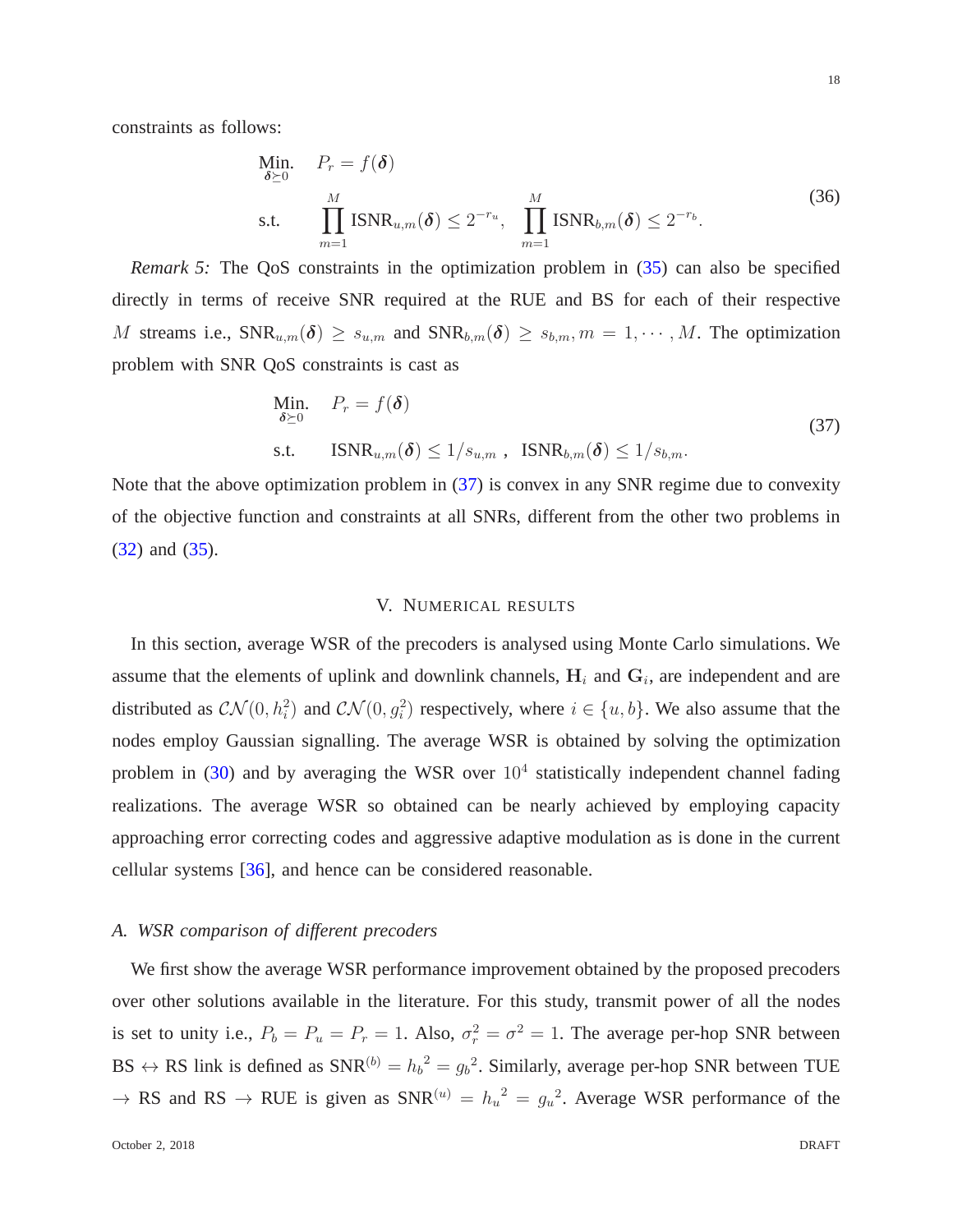precoders is analysed for a) Balanced b) Unbalanced links. For balanced links,  $SNR^{(b)} = SNR^{(u)}$  $=$  SNR are simultaneously varied from 0 to 40 dB. For unbalanced links, SNR<sup>(b)</sup> is fixed to 20 dB as in [\[6\]](#page-28-3) and the SNR<sup>(u)</sup> is varied from 0 to 40 dB. For the sake of simplicity, downlink and uplink weights,  $w_{u,m}$  and  $w_{b,m}$ , are set respectively as 1.5 and 0.5,  $m = 1, \dots, M$ , where M is number of transmit streams. The average WSR performance is compared next for the following precoders:

1) **ZF precoder**: In [\[8\]](#page-28-14), two precoders are proposed for symmetric TWR by adopting the interference mitigation approach. The first precoder is based on the ZF criterion and is designed to completely cancel the BI as well as inter-stream interference for the communicating nodes. The ZF precoder can be used in the asymmetric TWR scenario also, as it will lead to BS and RUE receiving the signal free from BI and inter-stream interference.

2) **MMSE precoder**: The second precoder in [\[8\]](#page-28-14) is designed using the MMSE criterion and is shown to have better performance than the ZF precoder. It should be noted that the MMSE precoder does not cancel the BI and inter-stream interference completely. This residual BI can only be cancelled by the BS in asymmetric TWR, different from the symmetric case, where both the nodes can cancel the residual BI. The weighted sum-rate achieved by ZF and MMSE precoders is later maximized in [\[8\]](#page-28-14) by making an approximation to the mutual information values. The same procedure is used here while plotting the performance of these precoders.

3) **Proposed precoder**: The precoder designed to cancel the BI and triangulate the MAC and BC phase channels at the relay in [\(15\)](#page-10-4) and [\(25\)](#page-13-1), denoted as *BI-cancelling-Channel-Triangularization* (BI-CT) precoder.

In Fig. [3,](#page-19-0) the average WSR of different precoders are compared for the unbalanced links. Here, the performance of proposed baseline *BI-cancelling-Channel-Parallelization* (BI-CP) precoder designed using block-ZF approach in [\(28\)](#page-13-2) is also plotted. It can be seen that the proposed BI-CT precoder outperforms all other precoders across all SNR values. Also, the proposed BI-CP precoder provides better average WSR than the ZF precoder at all SNRs and outperforms MMSE precoder at  $SNR \geq 8$  dB. The BI-CT and BI-CP precoders perform better than the other precoders due to the following reasons: 1) They are designed such that the BI is cancelled for RUE alone, whereas the ZF and MMSE precoders mitigate interference for the BS also; and 2) BI-CT precoder is a unitary precoder and avoids the channel matrix inversion unlike the BI-CP and ZF precoders. The channel-matrix inversion will lead to performance degradation if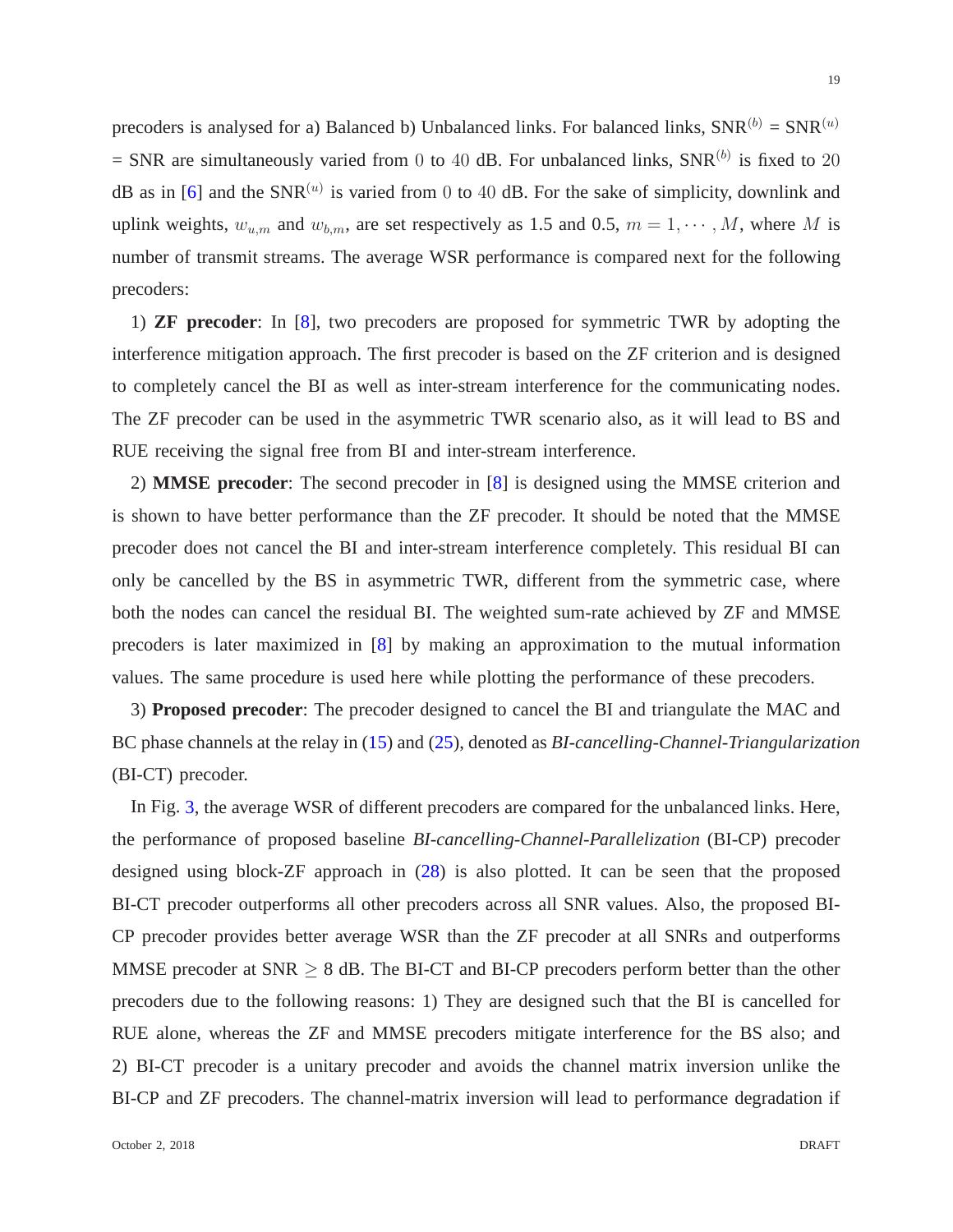

<span id="page-19-0"></span>Fig. 3. Average WSR comparison for unbalanced links with  $N = 4$  antennas at the RS,  $M = 2$  antennas at the TUE, RUE and BS.

an ill-conditioned matrix has to be inverted. The penalty incurred due to channel inversion will be more pronounced as the number of antennas is increased at the nodes. This effect can be observed in Fig. [4](#page-20-0) where the number of antennas is doubled at each node when compared to the antenna configuration in Fig. [3.](#page-19-0) There is now a dramatic performance gap between the BI-CT precoder and the rest of the two precoders. BI-CT precoder provides 6 bps/Hz higher WSR than the BI-CP precoder at 30 dB (cf. Fig. [4\)](#page-20-0) when compared to the improvement of 1.8 bps/Hz at same SNR in Fig. [3.](#page-19-0) Performance of BI-CP precoder is not included as its performance is only marginally better than the ZF and MMSE precoders.

In Fig. [5,](#page-20-1) performance of various precoders is compared for the balanced links. Here too, as expected, BI-CT performs better than the other precoders.

## *B. WSR comparison of different transmission protocols in a cellular framework*

As shown in the previous section, proposed BI-CT precoder outperforms all other precoders with a considerable margin. In this section, performance of asymmetric TWR (ATWR) with BI-CT precoder is evaluated in a cellular framework and compared with the conventional one-way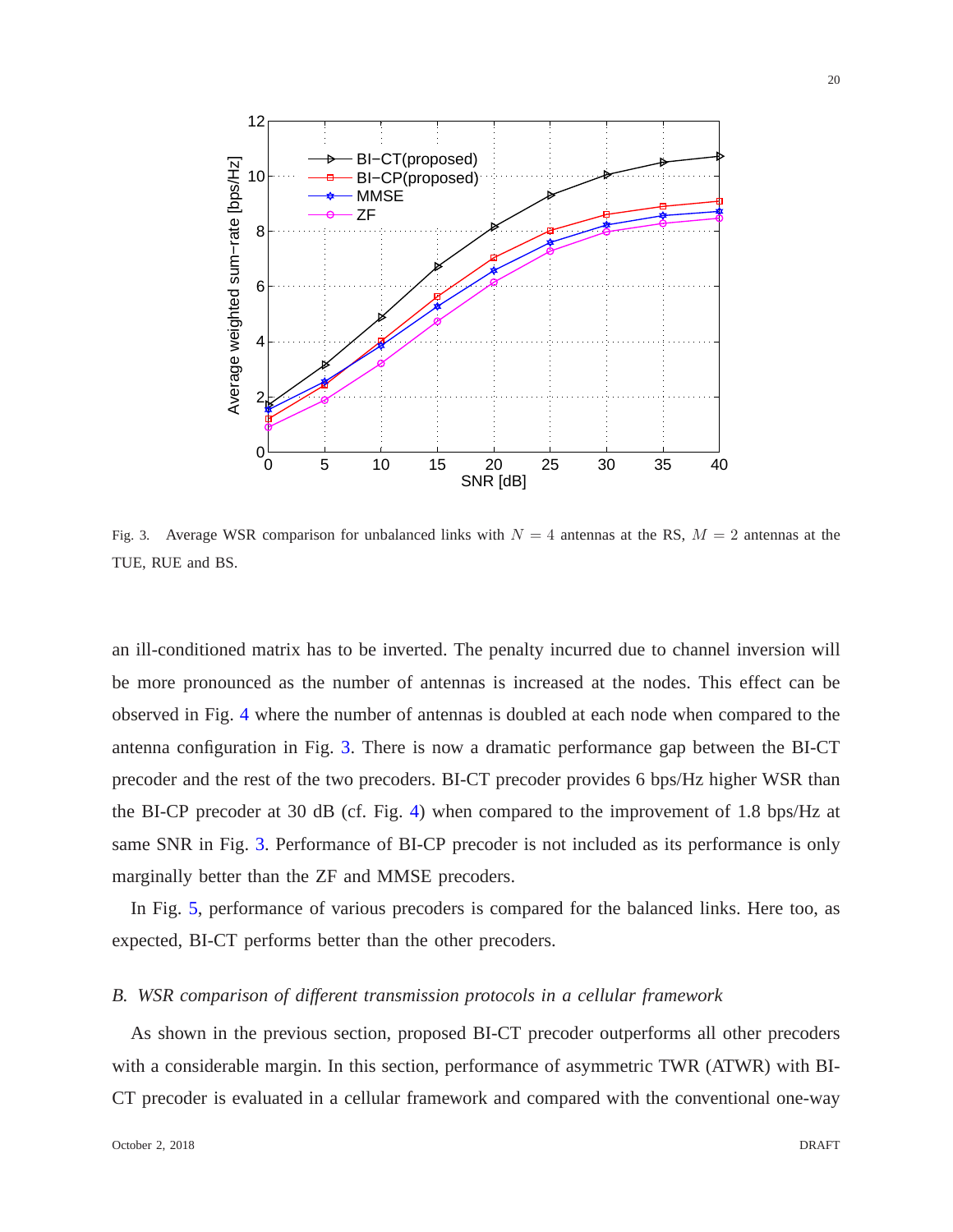

<span id="page-20-0"></span>Fig. 4. Average WSR comparison for unbalanced links with  $N = 8$  antennas at the RS,  $M = 4$  antennas at the TUE, RUE and BS.



<span id="page-20-1"></span>Fig. 5. Average WSR comparison for balanced links with  $N = 8$  antennas at the RS,  $M = 4$  antennas at the TUE, RUE and BS.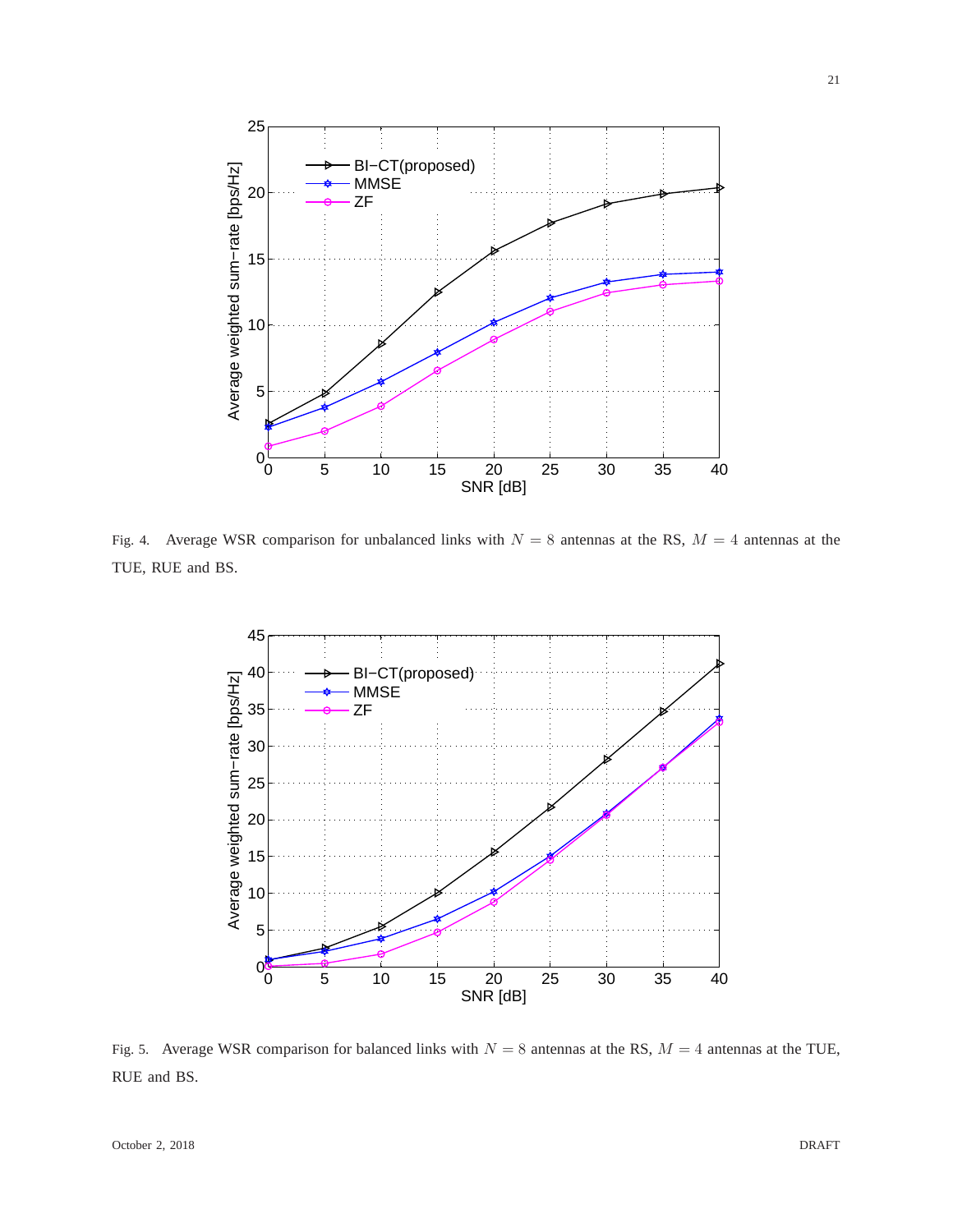relaying and single-hop transmission. One-way relaying and single-hop transmission provide two other methods of information exchange between BS, TUE and RUE in the absence of proposed protocol. These performance comparisons will reveal the tangible performance gains provided by the ATWR over the other two options of data exchange.

1) **Optimal One-Way Relaying** (OWR): For OWR, we assume that a communication cycle consisting of a downlink phase and an uplink phase is divided into four time slots. The first two time slots are allocated for the downlink phase and the last two are used for the uplink phase. During the downlink phase, the relay receives data from the BS in the first slot, performs nonregenerative linear processing and transmits it to the RUE during the second slot. During uplink phase, the relay will receive data from the TUE in the third slot and transmit this data (after non-regenerative linear processing) to the BS in the fourth slot. For OWR, separate precoders are required for the relay transmission during downlink and uplink phase.

Let  $W_d$  be the relay precoder during the downlink phase. Let  $H_b$  and  $G_u$  be the channel matrices for BS→RS and RS→RUE links. If  $U_b \Delta_{h_b} U_b^H$  and  $V_u \Delta_{g_u} V_u^H$  are the eigenvalue decomposition [\[30\]](#page-29-5) of  $H_b H_b^H$  and  $G_u^H G_u$ , respectively, then  $W_d = V_u \Delta_u U_b^H$  is shown as the optimal precoder in [\[1,](#page-27-0) (17)], [\[37\]](#page-29-12) to maximize the mutual information between BS and RUE. Here  $\Delta_u$  is the diagonal power-allocation matrix. An algorithm to derive the optimal power allocation is also derived in [\[1\]](#page-27-0), [\[37\]](#page-29-12). We use this precoder to calculate the maximum end-toend downlink rate observed by the RUE  $(R_u)$ . The uplink precoder  $W_u$  and the corresponding end-to-end uplink rate observed by the BS  $(R_b)$  are also calculated in a similar fashion. WSR for OWR is then defined as  $R_{\text{sum}} = \frac{1}{4}$  $\frac{1}{4}(w_u R_u + w_b R_b)$ . The factor of  $1/4$  is due to the fact that downlink and uplink phases are divided into four time slots. Similar to the last section, downlink and uplink weights,  $w_u$  and  $w_b$ , are set as 1.5 and 0.5, respectively.

2) **Single-hop transmission** (Direct): For single-hop transmission, we assume that a communication cycle consisting of a downlink phase and an uplink phase is divided into two time slots. The first time slot is allocated for the downlink phase and the second slot is used for the uplink phase. If  $H \in \mathbb{C}^{M \times M}$  is the channel for the BS $\rightarrow$ RUE link, the capacity of BS  $\rightarrow$  RUE link is given as:  $R_u = \log |\mathbf{I}_M + \frac{P_b}{M\sigma^2}\mathbf{H}\mathbf{H}^H|$  [\[38\]](#page-29-13). Here we assume that the CSI is available only at the RUE and not at the BS, consistent with the asymmetric TWR model. Similarly, the capacity of TUE $\rightarrow$ BS link with the CSI available at the BS is given as:  $R_b = \log |\mathbf{I}_M + \frac{P_u}{M \sigma^2} \mathbf{G} \mathbf{G}^H|$ , where  $G \in \mathbb{C}^{M \times M}$  is the channel for the TUE→BS link. The elements of uplink and downlink channels,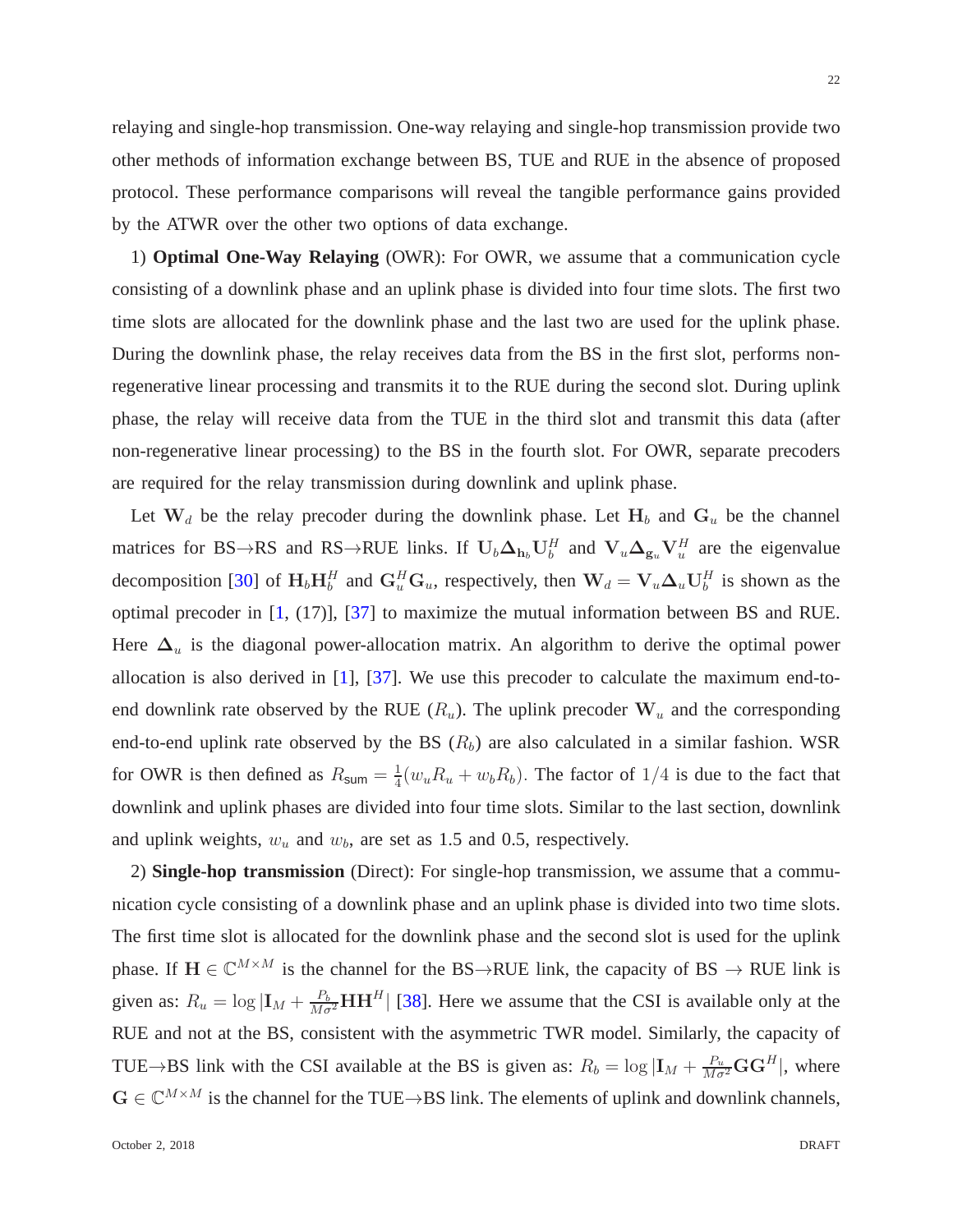H and G, are independent and are distributed as  $CN(0, h^2)$  and  $CN(0, g^2)$ , respectively. WSR for direct transmission is then calculated as  $R_{\text{sum}} = \frac{1}{2}$  $\frac{1}{2}(w_u R_u + w_b R_b)$ . The factor of  $1/2$  is due to the fact that downlink and uplink phases are divided into two time slots. Here also downlink and uplink weights,  $w_u$  and  $w_b$ , are set as 1.5 and 0.5, respectively.

The system parameters used for comparing the performance of the above three modes of information exchange are listed in Table [I.](#page-22-0) For the fair evaluation of different transmission options, RS transmit power is added to the BS transmit power for the single-hop transmission. The WSR is obtained by employing the precoder on a single subcarrier of an orthogonal frequency division multiplexing (OFDM) based cellular system. Transmit power of the nodes is therefore normalized to obtain per Hz transmission power.

| Carrier Frequency        | $2$ GHz                  | <b>Coverage-extension parameters</b> |                                 |
|--------------------------|--------------------------|--------------------------------------|---------------------------------|
| Thermal Noise            | $-174$ dBm/Hz            | RS-MS channel model                  | IEEE 802.16j, Type B [39]       |
| System Bandwidth         | $10$ MHz                 | BS-MS channel model                  | IEEE $802.16$ <i>j</i> , Type B |
| Noise Figure             | 7 dB                     | RS Transmit power                    | 39 dBm                          |
| <b>BS</b> Transmit power | 46 dBm                   | Coverage-hole parameters             |                                 |
| UE Transmit power        | $24$ dBm                 | RS-MS channel model                  | IEEE 802.16j, Type E [39]       |
| BS/RS/UE height          | 30m/15m/1m               | BS-MS channel model                  | IEEE 802.16j, Type E            |
| <b>BS-RS</b> distance    | $1$ Km                   | RS Transmit power                    | $30 \text{ dBm}$                |
| BS-RS channel model      | IEEE 802.16; Type D [39] | Penetration loss                     | 10dB                            |

TABLE I SYSTEM PARAMETERS

<span id="page-22-0"></span>Among other scenarios, the deployment of infrastructure relays is envisaged in [\[15\]](#page-28-11), [\[16\]](#page-28-2) for: 1) Enhancing coverage in the areas where capacity of direct links between BS and UEs is low due to high path loss. Such areas can exist at the cell edge [\[3\]](#page-27-1), [\[15\]](#page-28-11); and 2) Providing coverage in the areas where capacity of direct link is nearly zero e.g., a coverage hole. We limit our study to these coverage-oriented scenarios in this section. The placement of relays in these scenarios is such that they are likely to cause minimal inter-cell interference. Further, it is also assumed that the low inter-cell interference can be handled using concepts like scheduling, fractional frequency reuse [\[40\]](#page-29-15). We therefore concentrate on a single cell framework with a BS, RS and two UEs.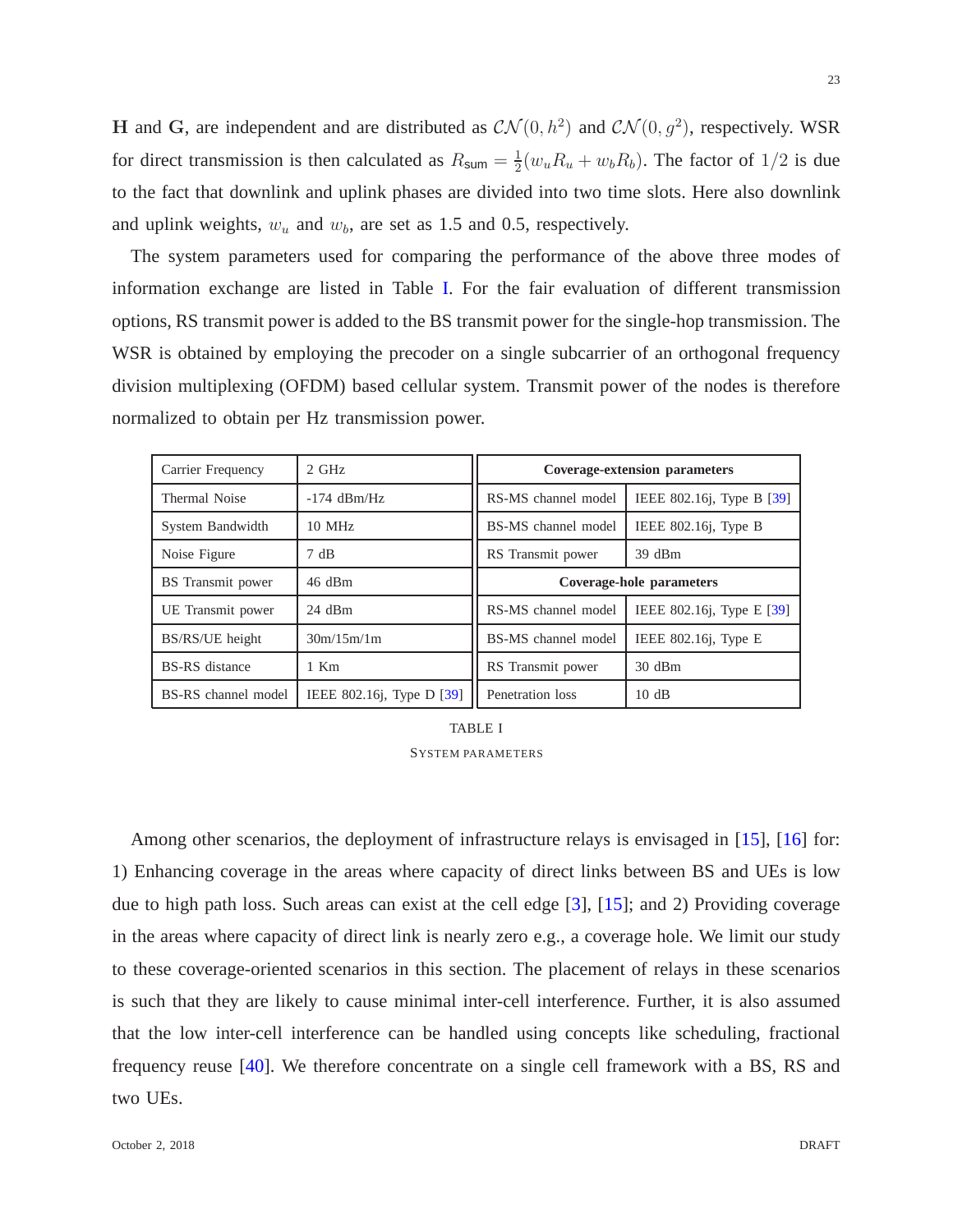

<span id="page-23-0"></span>Fig. 6. Average WSR comparison for coverage-extension scenario with  $N = 4$  antennas at the RS,  $M = 2$  antennas at the TUE, RUE and BS. Here BS-RUE distance = 1.5 Km.

As mentioned in the Table [I,](#page-22-0) the RS is located at a fixed distance of 1 Km from the BS. For the coverage-extension scenario, we consider a site of radius 500m around the RS where coverage needs to be provided by the RS. For this study, location of RUE is fixed at the edge of the RS site i.e., a distance of 500m from the relay and TUE-RS distance is varied from 100m to 500m. In Fig. [6,](#page-23-0) where WSR curves are plotted, it can be seen that the ATWR provides significantly higher WSR than the OWR and the baseline direct-transmission across the entire range of distance of operation. At a BS-TUE distance of 1.3 Km (equivalent RS-TUE distance of 0.3 Km), there is a difference of ∼ 4 bps/Hz in the WSR performance of ATWR and OWR.

For the coverage-hole scenario, a site of radius of 100m is considered around the RS where the coverage-hole needs to be plugged. Here RUE is located at a fixed distance of 50m from the relay while TUE-RS distance is varied from 10m to 100m. In Fig. [7,](#page-24-0) where the ATWR performance is compared with the OWR and the direct transmission, it is clear that the ATWR provides much better WSR than the OWR through out the distance of operation. The capacity of direct transmission in a coverage-hole is negligible when compared to the ATWR.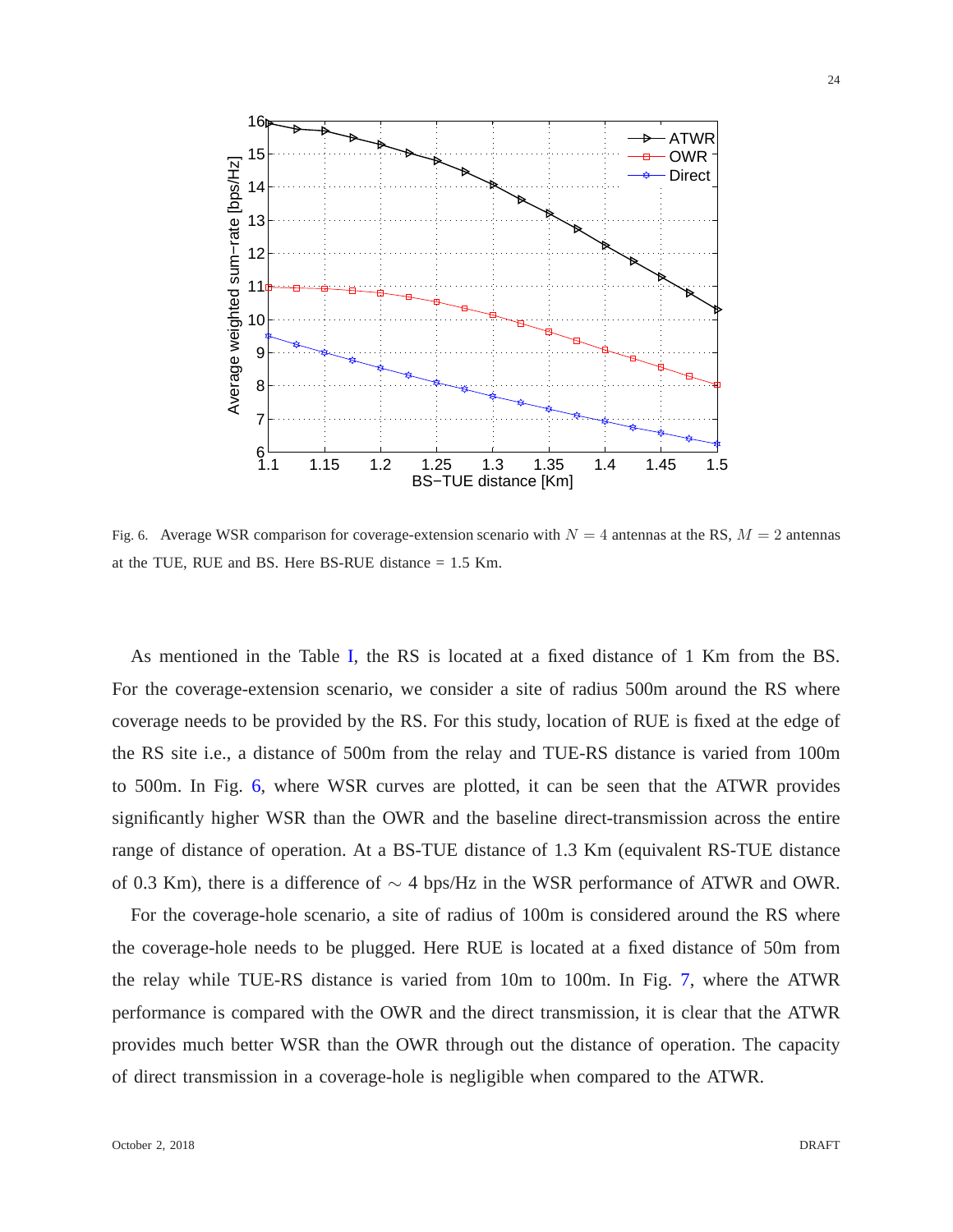

<span id="page-24-0"></span>Fig. 7. Average WSR comparison for coverage-hole scenario with  $N = 4$  antennas at the RS,  $M = 2$  antennas at the TUE, RUE and BS. Here BS-RUE distance = 1.05 Km.

#### VI. CONCLUSION

The assumption of simultaneous exchange of data traffic in conventional TWR is generally not applicable to cellular systems. This paper has considered the problem of asymmetric TWR and has proposed a new protocol to handle the non-simultaneous data exchange. Due to the backpropagating interference (BI) observed by the receiving UE (RUE) in the asymmetric TWR, communication between three nodes is possible either by doubling the number of RUE antennas at the RUE or by sacrificing the spatial resources. We have designed a novel linear precoder at the relay to completely cancel the asymmetric BI. Consequently, there is no need to increase the number of RUE antennas or sacrifice the spatial resources. The structure of the proposed precoder is exploited to triangulate the MAC and BC phase channels of BS and RUE, thus simplifying their receiver design. Due to channel triangularization, the weighted sum-rate (WSR) maximization reduces to power allocation problem, and can be cast as a geometric program in the high-SNR regime. With the WSR maximization, it is possible for the relay to assign individual priorities to each stream to satisfy their quality-of-service constraints. As a byproduct of WSR maximization,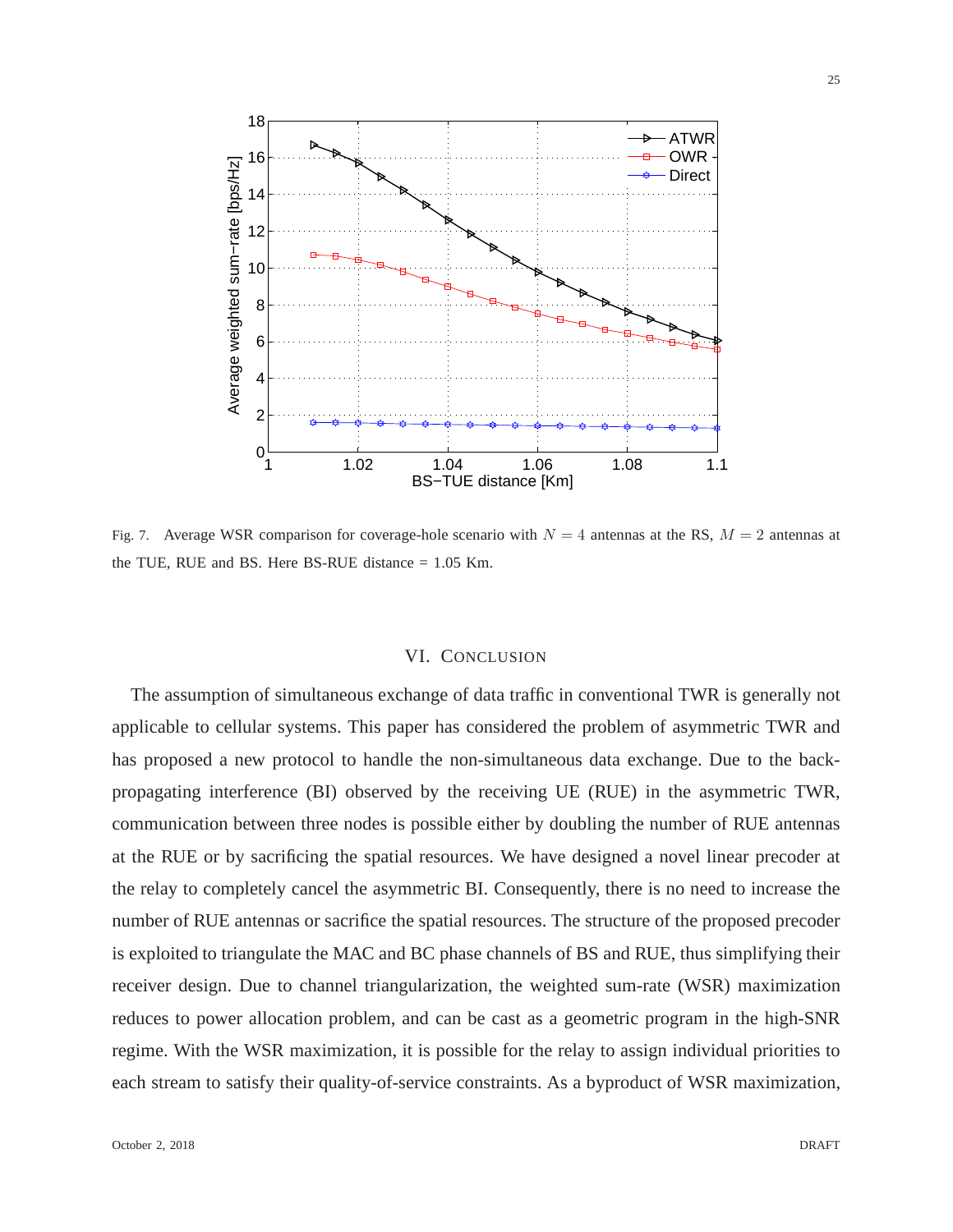the solution of relay power minimization under given QoS constraints is also provided. The WSR of the proposed precoders is compared with the state-of-the-art precoders for different antenna configurations via simulations. The results indicate that the WSR of the proposed precoder outperforms the conventional ZF and MMSE precoders at all values of SNR by a significant margin. The salutary performance benefits of the asymmetric two-way relaying over conventional one-way relaying and single-hop transmission are demonstrated in two different coverage-limited cellular scenarios.

## <span id="page-25-0"></span>APPENDIX A

### NON-CONVEXITY OF THE WSR MAXIMIZATION PROBLEM.

For the sake of brevity, SNR observed by the  $\tilde{m}$ th stream of RUE and BS for the designed precoder is expressed as

$$
SNR_{i,\widetilde{m}} = \frac{a_{\widetilde{m}}\delta_{i,m}}{\sigma_r^2(\sum_{j=1}^M b_{i,j}^{\widetilde{m}}\delta_{u,j} + c_{i,j}^{\widetilde{m}}\delta_{b,j}) + \sigma^2}.
$$
\n(A.1)

Recall that  $\widetilde{m} = M - m + 1$  and  $i \in \{u, b\}$ . The exact coefficients  $\{a_{\widetilde{m}}, b_{i,j}^{\widetilde{m}}, c_{i,j}^{\widetilde{m}}\} \ge 0$  are given in  $(27)$  for the designed precoder. The objective function in  $(30)$  can therefore be re-written as:

$$
\sum_{\forall i} \left\{ \sum_{\forall m} w_{i,m} \log \left( \sigma_r^2 \left\{ \sum_{j=1}^M b_{i,j}^{\widetilde{m}} \delta_{u,j} + c_{i,j}^{\widetilde{m}} \delta_{b,j} \right\} + \sigma^2 + a_{i,m} \log \left( \sigma_r^2 \left\{ \sum_{j=1}^M b_{i,j}^{\widetilde{m}} \delta_{u,j} + c_{i,j}^{\widetilde{m}} \delta_{b,j} \right\} + \sigma^2 \right) \right\}.
$$

It can be seen that the objective function is a difference of two concave functions of the variables  $\delta_{u,j}$  and  $\delta_{b,j}$ ,  $j = 1 \cdots M$  and is therefore non-convex.

## <span id="page-25-1"></span>APPENDIX B

## PROOF OF LEMMA [4.1](#page-15-1)

In this appendix, we show that the power constraint in the optimization problem in [\(30\)](#page-14-1) can be expressed as a posynomial. From [\(7\)](#page-7-3), the precoder W can be decomposed as  $W = MDF$ . Channel triangularization precoder matrix  $D$  (cf.  $(8)$  and  $(19)$ ) can be re-written as

$$
\mathbf{D} = \underbrace{\begin{bmatrix} \Pi_u & 0 \\ 0 & \Pi_b \end{bmatrix}}_{\Pi} \underbrace{\begin{bmatrix} 0 & \Delta_u \\ \Delta_b & 0 \end{bmatrix}}_{\Delta} \underbrace{\begin{bmatrix} \Theta_b & 0 \\ 0 & \Theta_u \end{bmatrix}}_{\Theta} \tag{B.1}
$$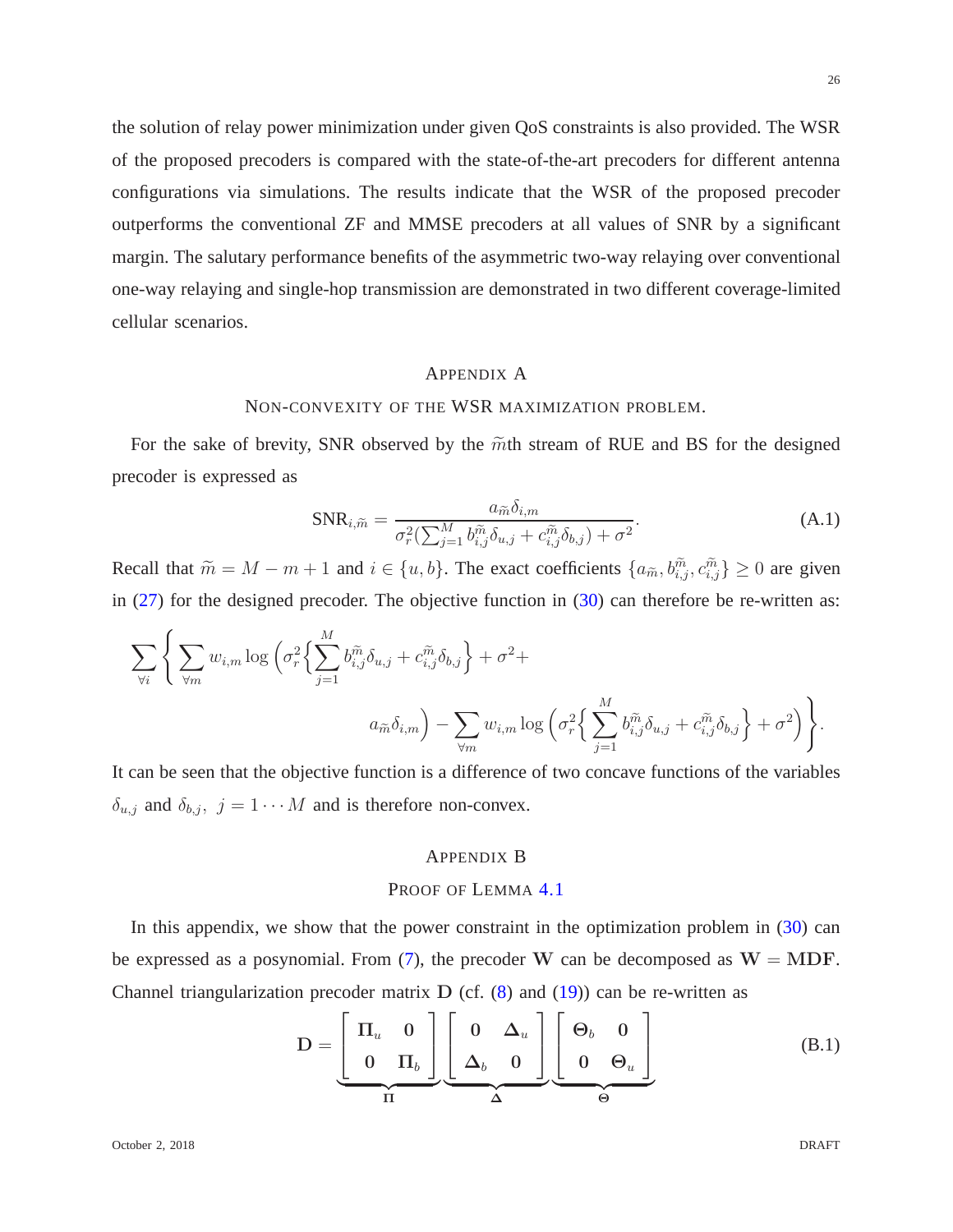Note that  $\Pi$  and  $\Theta$  are unitary matrices and  $\Delta$  is anti-diagonal matrix. The precoder W can now be re-expressed as  $W = M\Pi\Delta\Theta F = \overline{M}\Delta\overline{F}$ , where  $\overline{M} = M\Pi$  and  $\overline{F} = \Theta F$ . The unitary structure of  $\Pi$  ensures that  $\overline{M}$  has orthonormal columns while unitary  $\Theta$  ensures orthonormal rows for  $\overline{F}$ . The power constraint in [\(4\)](#page-7-4) is next simplified to show that it can be expressed as a posynomial.

$$
P_r \ge \text{Tr} \left( \mathbf{W} \mathbf{H} \mathbf{Q} \mathbf{H}^H \mathbf{W}^H + \sigma_r^2 \mathbf{W} \mathbf{W}^H \right)
$$
\n(B.2)  
\n
$$
= \sum_{j=1}^M \left\{ \rho_u \|\mathbf{W} \mathbf{h}_j^u\|^2 + \rho_b \|\mathbf{W} \mathbf{h}_j^b\|^2 \right\} + \sigma_r^2 \text{ Tr}(\mathbf{W} \mathbf{W}^H)
$$
\n
$$
= \sum_{j=1}^M \rho_u \|\bar{\mathbf{M}} \Delta \bar{\mathbf{F}} \mathbf{h}_j^u\|^2 + \rho_b \|\bar{\mathbf{M}} \Delta \bar{\mathbf{F}} \mathbf{h}_j^b\|^2 + \sigma_r^2 \text{Tr}(\mathbf{W} \mathbf{W}^H)
$$
\n
$$
= \sum_{j=1}^M \rho_u \|\bar{\mathbf{M}} \Delta \mathbf{q}_j^u\|^2 + \rho_b \|\bar{\mathbf{M}} \Delta \mathbf{q}_j^b\|^2 + \sigma_r^2 \text{Tr}(\mathbf{W} \mathbf{W}^H)
$$
\n
$$
\stackrel{(a)}{=} \sum_{j=1}^M \rho_u \|\Delta \mathbf{q}_j^u\|^2 + \rho_b \|\Delta \mathbf{q}_j^b\|^2 + \sigma_r^2 \text{Tr}(\mathbf{W} \mathbf{W}^H)
$$
\n
$$
\stackrel{(b)}{=} \sum_{j=1}^M \rho_u \|\Delta \mathbf{q}_j^u\|^2 + \rho_b \|\Delta \mathbf{q}_j^b\|^2 + \sigma_r^2 \text{Tr}(\Delta \Delta^H)
$$
\n
$$
= \sum_{m=1}^M \sum_{j=1}^M \left( \{\rho_u | \mathbf{q}_{j,m}^u|^2 + \rho_b | \mathbf{q}_{j,m}^b|^2 + \sigma_r^2 \} \delta_{u,m} + \{\rho_u | \mathbf{q}_{j,m}^u|^2 + \rho_b | \mathbf{q}_{j,m}^b|^2 + \sigma_r^2 \} \delta_{b,m} \right)
$$
\n(B.3)

<span id="page-26-0"></span>Here  $h_j^u$  and  $h_j^b$  denote the  $j^{th}$  column of  $H_u$  and  $H_b$ , respectively. Also,  $q_j^u = \bar{F}h_j^u =$  $[q_{1,j}^u, \cdots, q_{2M,j}^u]^T$  and  $\mathbf{q}_j^b = \mathbf{\bar{F}} \mathbf{h}_j^b = [q_{1,j}^b, \cdots, q_{2M,j}^b]^T$ . Also  $\widehat{m} = 2M - m + 1$  and  $\widetilde{m} = M - m + 1$ . In  $(a)$  we have used the fact that M has orthonormal columns by design. Equality in  $(b)$  can be derived by using the following facts: 1) for any arbitrary matrices A, B of compatible dimensions,  $Tr(AB) = Tr(BA)$ ; and 2)  $\overline{F}$  has orthonormal rows and  $\overline{M}$  has orthonormal columns. It can be seen that all the coefficients of  $\delta_{u,m}$  and  $\delta_{b,m}$ ,  $\forall m$ , are non-negative. [\(B.3\)](#page-26-0) is a valid posynomial.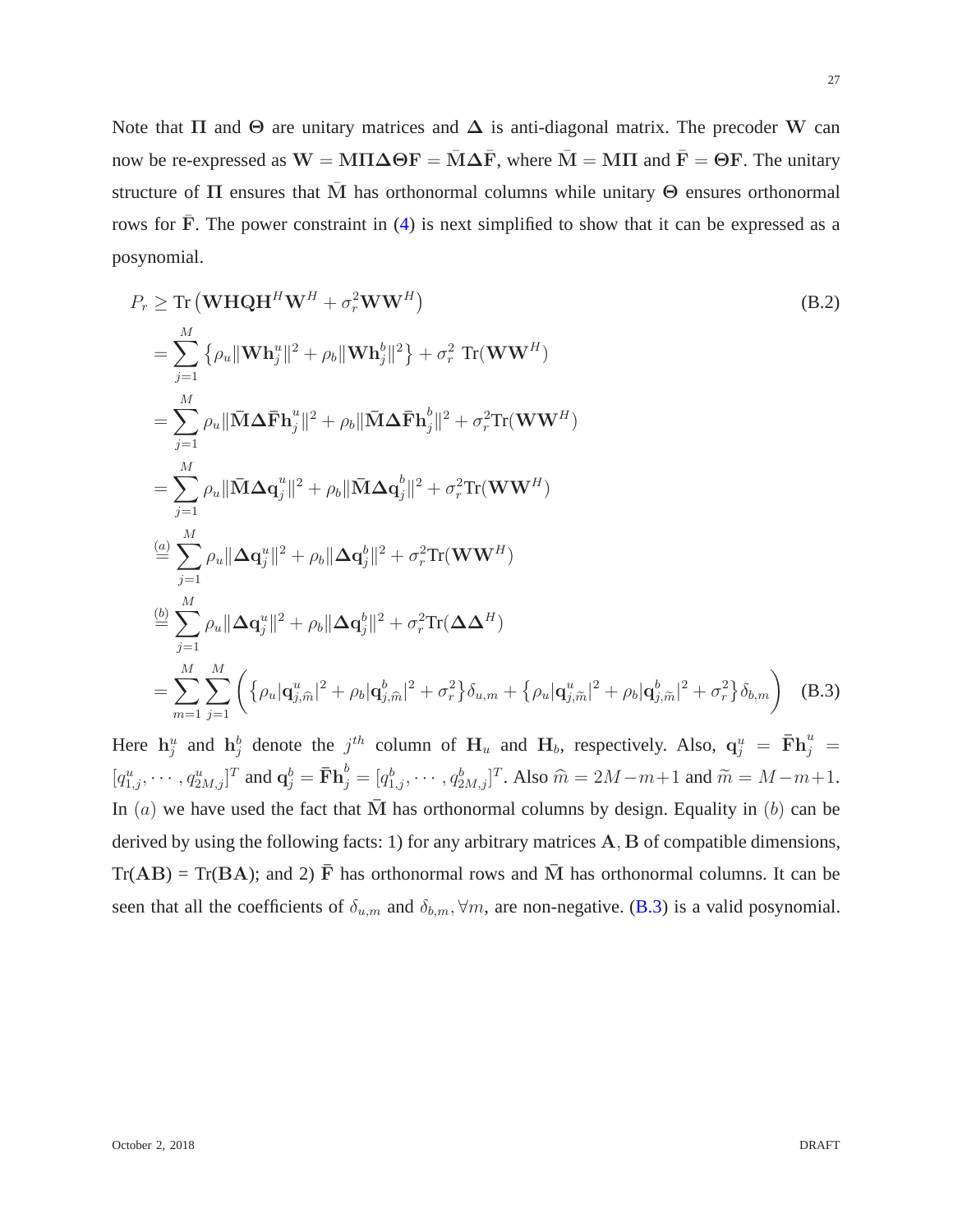### <span id="page-27-3"></span>APPENDIX C

## GENERALIZED GP AS AN EQUIVALENT GP

Towards this end, we first express the optimization problem in [\(32\)](#page-15-0) in the epigraph form [\[34\]](#page-29-9) i.e.,

<span id="page-27-4"></span>Min. t  
\n
$$
\delta \geq 0
$$
\n
$$
\prod_{m=1}^{M} (f_{u,m}(\boldsymbol{\delta}))^{w_{u,m}} (f_{b,m}(\boldsymbol{\delta}))^{w_{b,m}} \leq t \text{ and } (4),
$$
\n(C.1)

where  $f_{u,m}(\delta) = \text{ISNR}_{u,m}(\delta)$  and  $f_{b,m}(\delta) = \text{ISNR}_{b,m}(\delta)$ . The generalized posynomial in the objective function is transformed into a generalized posynomial constraint (GPC). We next show that the GPC in [\(C.1\)](#page-27-4) can be transformed into equivalent posynomial constraint (PC). By using the auxiliary variables  $(t_{u,m}, t_{b,m})$ ,  $m = 1, \cdots, M$ , the GPC can be re-expressed as

<span id="page-27-5"></span>
$$
\prod_{m=1}^{M} (t_{u,m})^{w_{u,m}} (t_{b,m})^{w_{b,m}} \leq t,
$$
\n(C.2)\n
$$
f_{u,m}(\delta) \leq t_{u,m} \text{ and } f_{b,m}(\delta) \leq t_{b,m}, \forall m
$$

Note that the  $2M + 1$  constraints as expressed in [\(C.2\)](#page-27-5) are valid PC. We next show that the GPC in [\(C.1\)](#page-27-4) and the PC in [\(C.2\)](#page-27-5) are equivalent. Let  $t, t_{u,m}, t_{b,m}$  and  $\delta$  satisfy [\(C.2\)](#page-27-5). Since the GPC in  $(C.1)$  is monotonically non-decreasing in each of its argument (due to positive weights), it implies that GPC holds. Conversely, if the GPC holds in [\(C.1\)](#page-27-4), then by assigning  $t_{u,m} = f_{u,m}(\delta)$ ,  $t_{b,m} =$  $f_{b,m}(\boldsymbol{\delta}), \forall m$ , we observe that  $\prod_{m=1}^{M} (t_{u,m})^{w_{u,m}} (t_{b,m})^{w_{b,m}} \leq t$ ,  $f_{u,m}(\boldsymbol{\delta}) = t_{u,m}$  and  $f_{b,m}(\boldsymbol{\delta}) = t_{b,m}$ . This implies that  $(C.2)$  is satisfied. The GPC can thus be expressed as equivalent PC and the GGP can be solved as a GP. Note that the power constraint in [\(4\)](#page-7-4) is a posynomial as shown in appendix [B.](#page-25-1)

#### **REFERENCES**

- <span id="page-27-0"></span>[1] X. Tang and Y. Hua, "Optimal design of non-regenerative MIMO wireless relays," *IEEE Trans. Wireless Commun.*, vol. 6, pp. 1398–1407, Apr. 2007.
- <span id="page-27-1"></span>[2] W. Zhang, U. Mitra, and M. Chiang, "Optimization of amplify-and-forward multicarrier two-hop transmission," *IEEE Trans. Commun.*, vol. 59, pp. 1434–1445, May 2011.
- <span id="page-27-2"></span>[3] C.-B. Chae, T. Tang, R. Heath *et al.*, "MIMO relaying with linear processing for multiuser transmission in fixed relay networks," *IEEE Trans. Signal Process.*, vol. 56, pp. 727–738, Feb. 2008.
- [4] B. Rankov and A. Wittneben, "Spectral efficient protocols for half-duplex fading relay channels," *IEEE J. Sel. Areas Commun.*, vol. 25, pp. 379–389, Feb. 2007.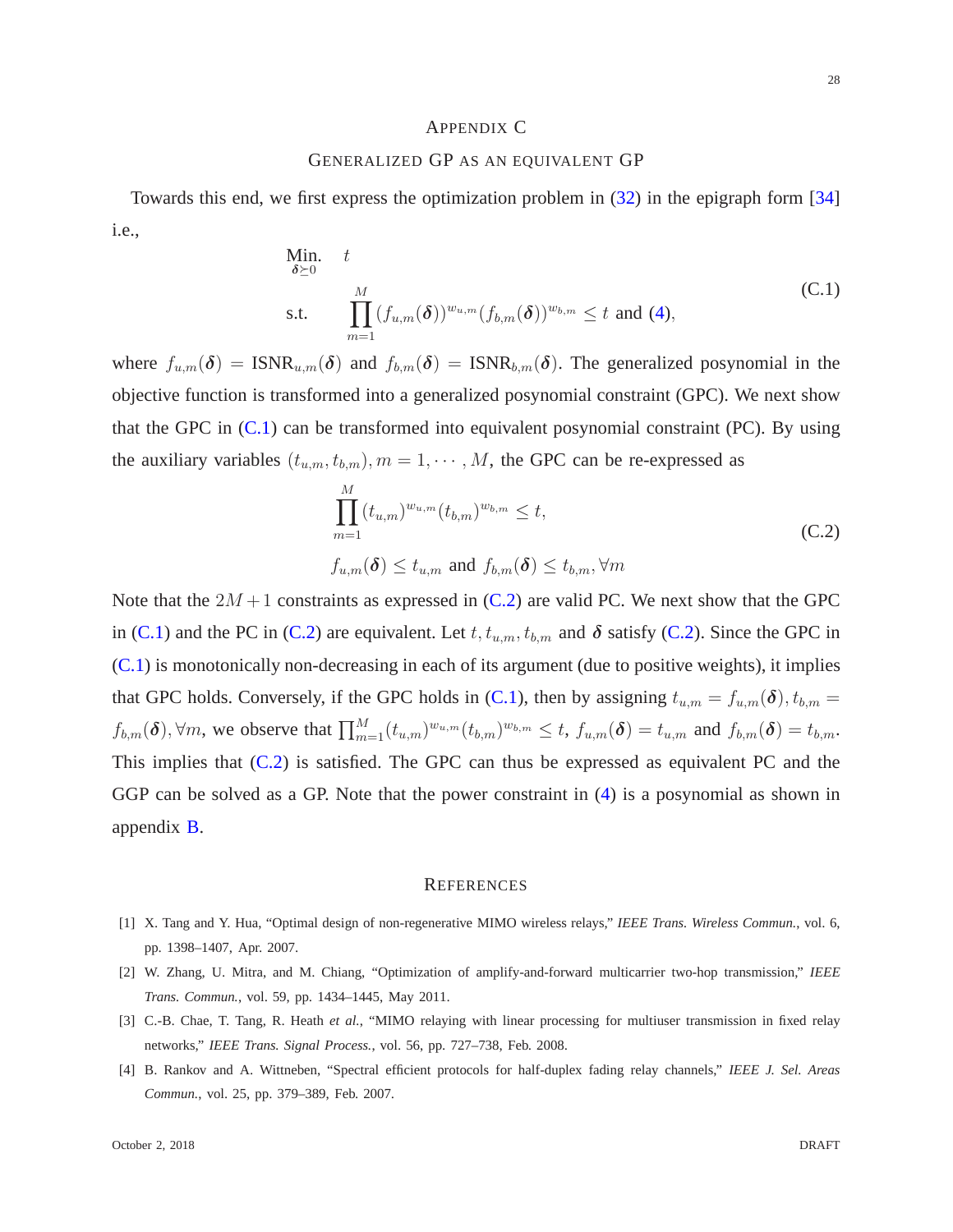- <span id="page-28-3"></span>[5] S. Zhang, S. C. Liew, and P. P. Lam, "Hot topic: Physical-layer network coding," in *Proc. ACM 12th Annu. Int. Conf. Mobile Computing and Networking (MobiCom)*, LA, USA, Sep. 2006, pp. 358–365.
- <span id="page-28-4"></span>[6] I. Hammerstrom, M. Kuhn, C. Esli *et al.*, "MIMO two-way relaying with transmit CSI at the relay," in *Proc. IEEE Int. Workshop Signal Process. Advances Wireless Commun. (SPAWC)*, Helsinki, Finland, Jun. 2007, pp. 1–5.
- <span id="page-28-14"></span>[7] R. Zhang, Y.-C. Liang, C. C. Chai *et al.*, "Optimal beamforming for two-way multi-antenna relay channel with analogue network coding," *IEEE J. Sel. Areas Commun.*, vol. 27, pp. 699–712, Jun. 2009.
- <span id="page-28-5"></span>[8] T. Unger and A. Klein, "Duplex schemes in multiple antenna two-hop relaying," *EURASIP J. Adv. Signal Process.*, vol. 2008, pp. 1–14, 2008.
- <span id="page-28-7"></span>[9] Y. Rong, "Joint source and relay optimization for two-way linear non-regenerative MIMO relay communications," *IEEE Trans. Signal Process.*, vol. 60, pp. 6533–6546, Dec. 2012.
- [10] R. Wang and M. Tao, "Joint source and relay precoding designs for MIMO two-way relaying based on MSE criterion," *IEEE Trans. Signal Process.*, vol. 60, pp. 1352–1365, Mar. 2012.
- <span id="page-28-6"></span>[11] T. Koike-Akino, P. Popovski, and V. Tarokh, "Optimized constellations for two-way wireless relaying with physical network coding," *IEEE J. Sel. Areas Commun.*, vol. 27, pp. 773–787, Jun. 2009.
- <span id="page-28-0"></span>[12] N. Lee, C.-B. Chae, O. Simeone *et al.*, "On the optimization of two-way AF MIMO relay channel with beamforming," in *Proc. Forty-Fourth Asilomar Conf. Signals, Systems & Computers*, Pacific Grove, California, Nov. 2010, pp. 918–922.
- <span id="page-28-1"></span>[13] E. Chiu and V. K. N. Lau, "Cellular multiuser two-way MIMO AF relaying via signal space alignment: Minimum weighted SINR maximization," *IEEE Trans. Signal Process.*, vol. 60, pp. 4864–4873, Sep. 2012.
- <span id="page-28-11"></span>[14] S. Peters, A. Panah, K. Truong *et al.*, "Relay architectures for 3GPP LTE-Advanced," *EURASIP J. Wireless Commun. and Netw.*, vol. 2009, pp. 1–14, 2009.
- <span id="page-28-2"></span>[15] J. Sydir and R. Taori, "An evolved cellular system architecture incorporating relay stations," *IEEE Commun. Mag.*, vol. 47, pp. 115–121, Jun. 2009.
- <span id="page-28-8"></span>[16] R. Pabst, B. H. Walke, D. C. Schultz *et al.*, "Relay-based deployment concepts for wireless and mobile broadband radio," *IEEE Commun. Mag.*, vol. 42, pp. 80–89, Sep. 2004.
- <span id="page-28-9"></span>[17] S. Xu and Y. Hua, "Optimal design of spatial source-and-relay matrices for a non-regenerative two-way MIMO relay system," *IEEE Trans. Wireless Commun.*, vol. 10, pp. 1645–1655, May 2011.
- <span id="page-28-10"></span>[18] J. H. Winters, "Optimum combining in digital mobile radio with cochannel interference," *IEEE J. Sel. Areas Commun.*, vol. 2, pp. 528–539, Jul. 1984.
- <span id="page-28-12"></span>[19] J. G. Andrews, W. Choi, and R. Heath, "Overcoming interference in spatial multiplexing MIMO cellular networks," *IEEE Wireless Commun. Mag.*, vol. 45, pp. 95–104, Dec. 2007.
- <span id="page-28-13"></span>[20] L. Weng and R. D. Murch, "Multi-user MIMO relay system with self-interference cancellation," in *Proc. IEEE Wireless Commun. Networking Conf. (WCNC)*, Kowloon, Hong Kong, Jun. 2007, pp. 958–962.
- [21] X. Ji, B. Zheng, Y. Cai *et al.*, "On the study of half-duplex asymmetric two-way relay transmission using an amplify-andforward relay," *IEEE Trans. Veh. Technol.*, vol. 61, pp. 1649–1664, May 2012.
- [22] P. Upadhyay and S. Prakriya, "Performance of analog network coding with asymmetric traffic requirements," *IEEE Commun. Lett.*, vol. 15, pp. 647–649, Jun. 2011.
- [23] J. Liu, M. Tao, Y. Xu *et al.*, "Superimposed XOR: A new physical layer network coding scheme for two-way relay channels," in *Proc. IEEE Global Commun. Conf. (GLOBECOM)*, Hawaii, USA, Dec. 2009, pp. 1–6.
- [24] M. Park and S. K. Oh, "A hybrid network-superposition coding for asymmetrical two-way relay channels," in *Proc. IEEE Veh. Technol. Conf. (VTC)*, Alaska, USA, Sep. 2009, pp. 1–5.